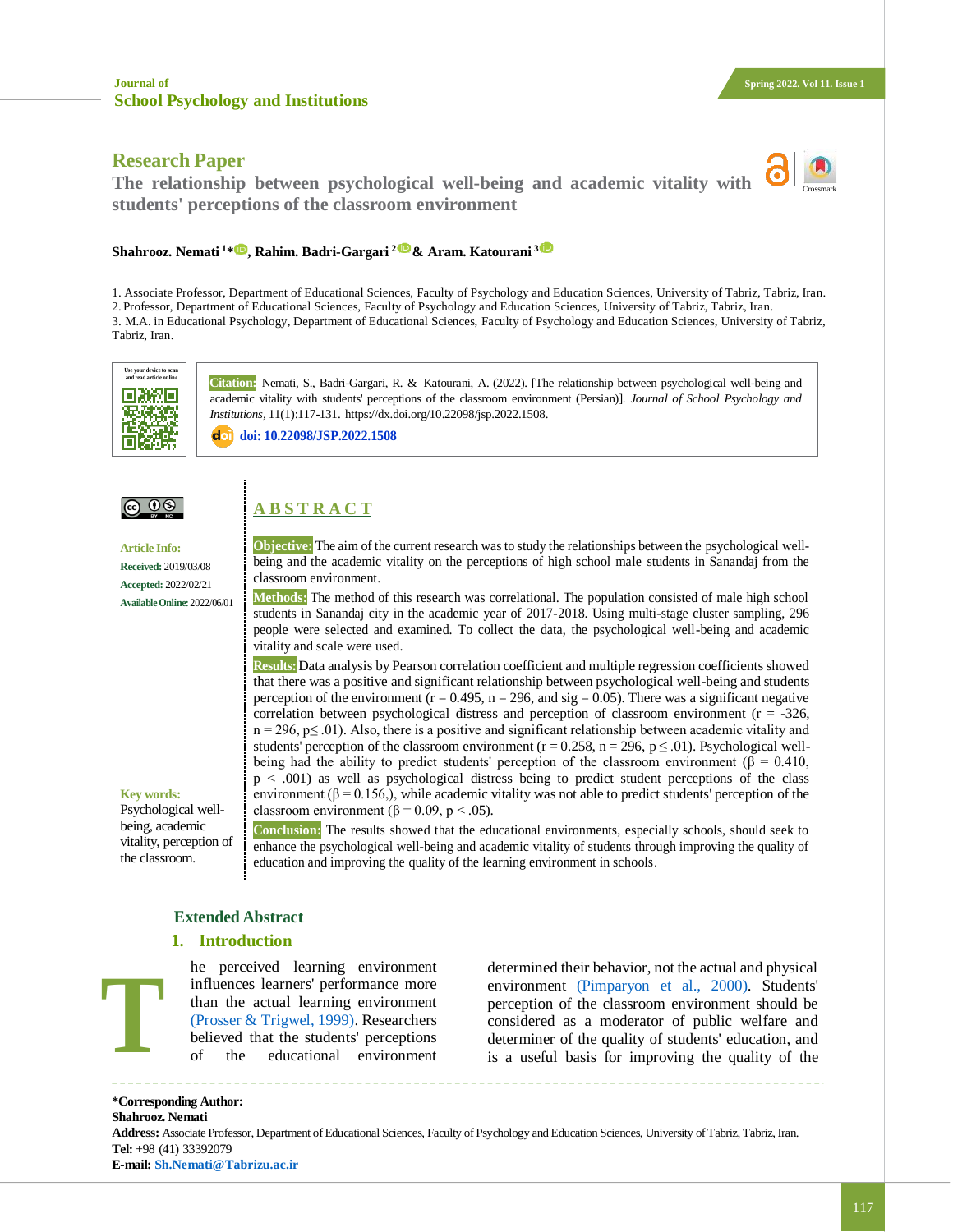learning environment [\(Petegem et al., 2006;](#page-13-2) [Mayya &](#page-13-3)  [Roff, 2004\).](#page-13-3) Concerning the perception of the classroom environment, psychological well-being is one of the important structures that attracted the attention by the advent of positive psychology. The issue of mental health, social and emotional development of students, referred to as psychological well-being, is one of the influencing factors in the students' growth, progress, and academic achievement [\(Miller et al., 2013\).](#page-13-4) Another variable that can be considered in relation with the perception of the classroom environment is the vitality of education that has emerged from the positive psychology [\(Martin,](#page-13-5)  [2014\)](#page-13-5) and in recent years, has attracted a lot of research interest in the academic context.

## **2. Materials and Methods**

The research method is descriptive and correlational. The population of this study was all of the high school boys in Sanandaj city comprising 1860 people who studied in the academic year of 2018-2019. The sample size was 296. The sampling method was multistage cluster method.

**Perceived Scale from the Classroom:** [Fraser,](#page-12-0)  [McRuby, and Fisher \(1996\)](#page-12-0) used the Cronbach Alpha Coefficient to determine the reliability of this questionnaire. In this study, Cronbach's alpha coefficient was used to measure the reliability of the scale. It was found to be 0.92 for this questionnaire.

**Academic Vitality Scale:** The results of Hossein Chari and Dehghanizadeh´s review (2012) showed that Cronbach's alpha coefficients were equal to 0.80 and the test coefficient was 0.73. Also, the range of correlations of the points with the total score is between 0.51 and 0.68. In this research, Cronbach's alpha coefficient was used to measure the reliability of the academic vitality questionnaire and Cronbach's alpha coefficient was obtained to be 0.74.

**Mental Health Scale:** The Mental Health Scale - 28 (2009), is the short form of the mental health scale with 38 question[s \(Basharat 2009\)](#page-11-0) which contained 28 questions and measured two psychological well-being and psychological distres[s.](#page-11-0) [Basharat \(2009\)](#page-11-0) used the Cronbach's alpha coefficient for both subcategories of psychological well-being and psychological distress for reliability coefficient. The score of normal subjects were obtained 0.94 and 0.91, respectively and the patient were shown 0.93 and 0.90, respectively, indicated that the scale has a good internal consistency.

#### **3. Results**

| Not standardized         | The standard    |        | <b>Standardized</b>      |          | <b>Significance level</b> |
|--------------------------|-----------------|--------|--------------------------|----------|---------------------------|
|                          | Coefficients(B) | error  | coefficients (Beta)      |          |                           |
| Fixed                    | 153.663         | 12.548 | $\overline{\phantom{0}}$ | 12.246   | 0.001                     |
| Psychological well-being | 1.115           | 0.150  | 0.410                    | 7.431    | 0.001                     |
| Psychological distress   | $-0.423$        | 0.146  | $-0.156$                 | $-2.898$ | 0.004                     |
| Academic vitality        | 0.426           | 0.252  | 0.090                    | 1.690    | 0.092                     |

**Table 1. Beta coefficients of variables of well-being and psychological distress and academic vitality in predicting perceptual changes from the class environment**

\*\*P≤0.001

## **4. Discussion and Conclusion**

The results showed that there is a positive and significant relationship between psychological wellbeing and students' perception of the classroom environment. Also, the results of multiple regression showed that psychological well-being is able to predict students' perception of the classroom environment. The results of this hypothesis are based on the studies o[f Shakib et al. \(2015\),](#page-14-0) [El Ansari and Stock \(2010\)](#page-12-1) [and](#page-12-2)  [Hoyt et al. \(2012\).](#page-12-2) People with a high psychological well-being tend to experience more positive emotions in life and have a positive assessment of events surrounding their lives. On the other hand, people with a low level of psychological well-being are dissatisfied with their circumstances, therefore, events and conditions of their lives have been assessed

undesirable, and therefore these people have more negative emotions such as anger, anxiety, depression, and so on[. \(Myers & Diener, 1995\).](#page-13-6)

Other results of the study showed that there is a negative and significant relationship between psychological distress, as one of the following components of psychological well-being, and student's perception of the class environment. Also, the psychological distress variable was able to predict student's perceptions of the classroom environment. In educational environments, psychological distress refers to learners who do not know any relationship between effort and progress. They think they will not succeed even though they do anything. This is due to the belief that the consequences of behavior are independent of individual behavior.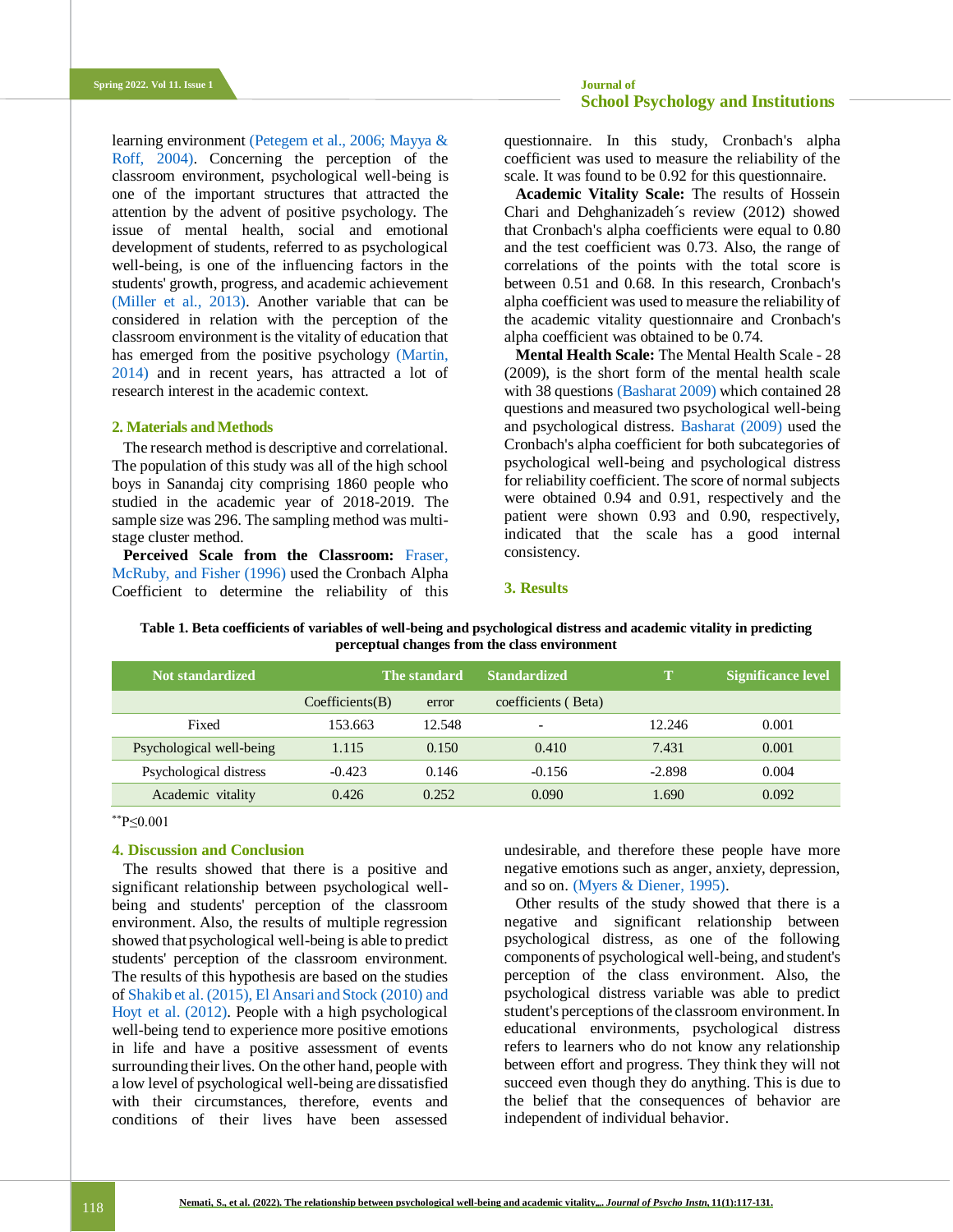## **5. Ethical Considerations**

## **Compliance with ethical guidelines**

Research processes, ethical issues such as informed consent, confidentiality of information have been considered.

#### **Funding**

No funding has been provided by organizations for the present study.

## **Authors' contributions**

All authors have contributed to develop, execution and writing the present research.

#### **Conflicts of interest**

The authors declared no conflict of interest.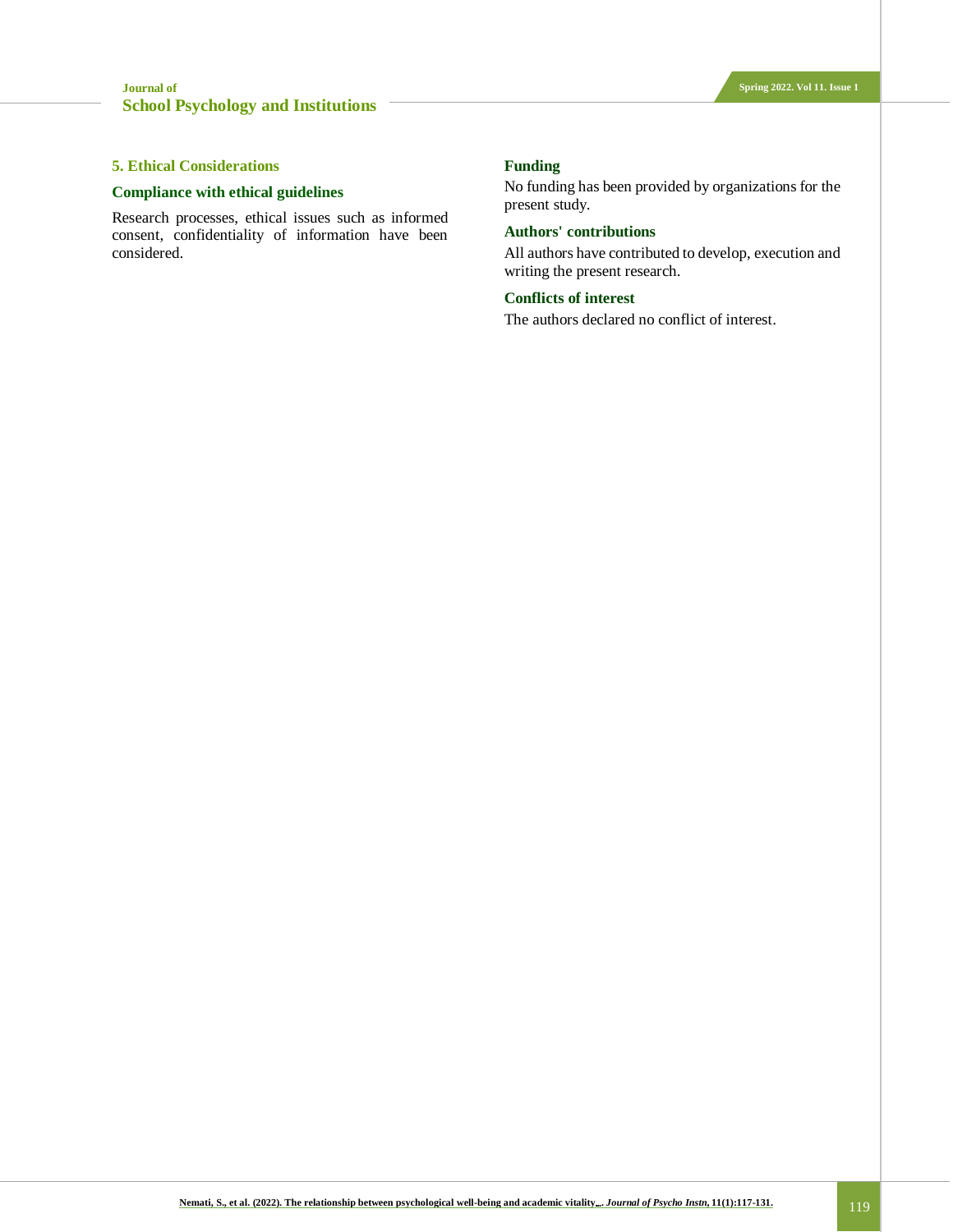**[فصلنامه پژوهشی](http://jsp.uma.ac.ir/) بهار .1401 دوره .11 شماره 1 [روانشناسی مدرسه و آموزشگاه](http://jsp.uma.ac.ir/)**

# **مقاله پژوهشی**

**رابطه بهزیستی روانشناختی و سرزندگی تحصیلی با ادراک دانشآموزان از محیط کالس**

# **[،](https://www.orcid.org/0000-0001-6898-9749) رحیم بدری گرگری 1\* شهروز نعمتی** **و آرام کاتورانی <sup>2</sup> 3**

**.1 دانشیار گروه علوم تربیتی، دانشکده علوم تربیتی و روانشناسی، دانشگاه تبریز، تبریز، ایران**. **.2 استاد ممتاز گروه علوم تربیتی، دانشکده علوم تربیتی و روانشناسی، دانشگاه تبریز، تبریز، ایران. .3 کارشناسی ارشد روانشناسی تربیتی، دانشکده علوم تربیتی و روانشناسی، دانشگاه تبریز، تبریز، ایران.**

| اطلاعات مقاله:                                                                  | <u>چکیده</u>                                                                                                                                                                                                                                      |
|---------------------------------------------------------------------------------|---------------------------------------------------------------------------------------------------------------------------------------------------------------------------------------------------------------------------------------------------|
| تاریخ دریافت: ۱۳۹۷/۱۲/۱۷<br>تاریخ پذیرش: ۱۴۰۰/۱۲/۰۲<br>تاریخ انتشار: ۱۴۰۱/۰۳/۱۱ | ه <b>دف:</b> هدف پژوهش حاضر بررسی رابطه بهزیستی روانشناختی و سرزندگی تحصیلی با ادراک دانش آموزان پسر مقطع متوسطه شهرستان<br>سنندج از محیط کلاس بود.                                                                                               |
|                                                                                 | <mark>روش&amp;ا:</mark> روش پژوهش حاضر از نوع همبستگی است. جامعه آماری شامل دانشTموزان پسر مقطع متوسطه شهرستان سنندج در سال<br>تحصیلی ۱۳۹۷–۱۳۹۸ بود. با استفاده از روش نمونهگیری خوشهای تصادفی چند مرحلهای تعداد ۲۹۶ نفر انتخاب و مورد آزمون قرار |
|                                                                                 | گرفتند. برای جمع آوری دادههای پژوهش، مقیاسهای بهزیستی روانشناختی، سرزندگی تحصیلی و مقیاس (در این کلاس چه میگذرد)<br>  مورد استفاده قرار گرفت.                                                                                                     |
|                                                                                 | <mark>یافتهها:</mark> تحلیل دادهها از طریق مدلهای آماری ضریب همبستگی پیرسون و ضریب رگرسیون چندگانه نشان داد که بین بهزیستی<br>روان شناختی و ادراک دانش آموزان از محیط کلاس رابطه مثبت و معنادار ( ۳۹۵+ + = r × + + x و sig)، و بین درماندگی       |
|                                                                                 | روانشناختی و ادراک از محیط کلاس رابطه منفی معنیدار (۱۰۹۶–۰۲ , ۱۰۱٫ n=۲۴p)، همچنین بین سرزندگی تحصیلی و ادراک<br>دانشآموزان از محیط کلاس رابطه مثبت و معنادار(۲۹۶=۲۱, n=۲۵۸,p)، وجود دارد. بهزیستی روانشناختی، توانایی پیش بینی                    |
|                                                                                 | ادراک دانش آموزان از محیط کلاس را دارا بود (۴۱۰+۰= β، ۱۰۰۱+۰>C)، و همچنین درماندگی روانشناختی قادر به پیش بینی ادراک<br>دانشآموزان از محیط کلاس بود (β =۰/۱۵۶-)، در حالی که سرزندگی تحصیلی قادر به پیش.پینی ادراک دانشآموزان از                   |
| كليدواژهها:<br>بهزيسـتي روانشـناختي، سـرزندگي                                   | $P<\!\!\cdot\! \cdot\! \cdot\! \circ \beta =\!\!\cdot\! \cdot\! \cdot\! \circ$ محیط کلاس نبود (۱۰۹–<br>ن <b>تیجه گیری:</b> نتایج نشان داد که محیطهای آموزشی، بهویژه مدارس باید به دنبال ارتقاء بهزیستی روان،شناختی و سرزندگی تحصیلی در            |
| تحصیلی، ادراک از محیط کلاس.                                                     | دانشآموزان از طریق بهبود کیفیت آموزش و بهبود کیفیت محیط یادگیری در مدارس باشند.                                                                                                                                                                   |

## **مقدمه**

**\* نویسنده مسئول:**

محیطهای یادگیری با توجه به نقشی که در فرآیند یادگیری دارند، از اهمیت خاصی برخوردارند، این محیطها شامل همه امکانات فیزیکی و شرایط اجتماعی، عاطفی، اجتماعی – فرهنگی و روانشناختی است که بر رشد یک مؤسسه آموزشی تأثیرگذارند. محیط یادگیری ادراک شده بیشتر از محیط یادگیری واقعی، عملکرد فراگیران را تحت تأثیر قرار میدهد (پراسر و ترایگول'، ۱۹۹۹). به همین دلیل است که برخی از پژوهشگران بر این باورند که ادراک دانش آموزان از محیط آموزشی است که رفتار آنها را تعیین میکند

نه خود محیط واقعی و فیزیکی (پیمپاریون، [کالر، پمبا و روف](#page-13-1)<sup>٬</sup>، [2000\(.](#page-13-1) فراسر اندازهگیریهای ادراکی را مناسبتر و مطلوبتر از افرادی که خارج از محیط ناظر هستند، میداند و بر این باور است که ادراکات و قضاوتهای دانشآموزان در داخل کالس، چشمانداز دقیقتر و واقعیتری از ناظران بیرونی آشکار میسازد [\)شیپر و](#page-11-1)  [الیزابت،2008، به نقل از نیکدل، کدیور، فرزاد، کریمی، 1389\(.](#page-11-1)  1. Prosser & Trigwell

2. Pimparyon, Caleer, Pemba, Roff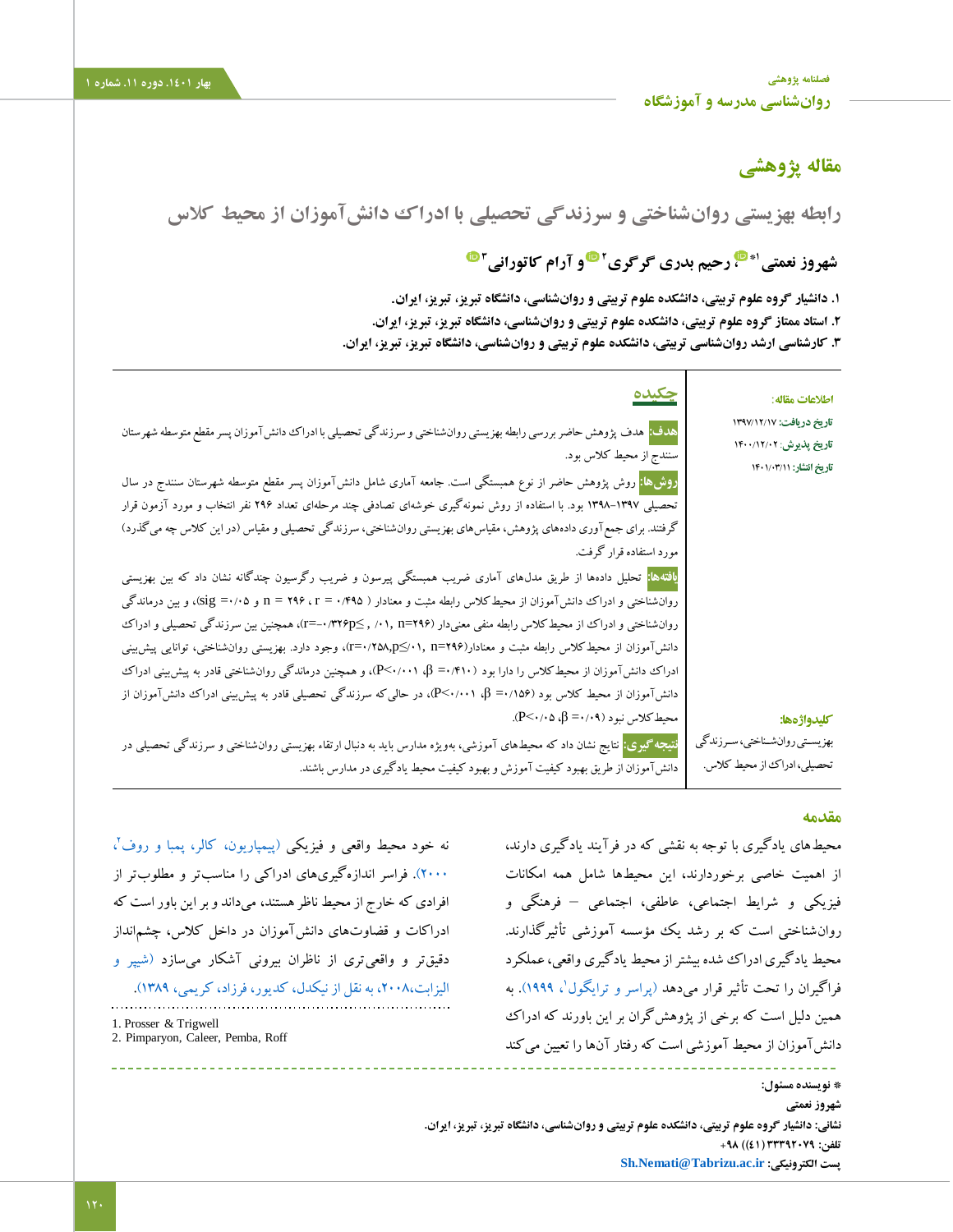بر همین اساس، اندازهگیری ادراک از محیطکالس به عنوان یکی از متغیرهای مهم مربوط به محیطهای یادگیری از اهمیت باالیی برخوردار است.ادراک از محیط کلاس ' را می توان به صورت ادراک اشتراکی یه گروه از دانشآموزان در یک محیط خاص و یا ادراک یک دانشآموز از تجربیات کلاسی خود تعریف کرد (فراسر<sup>י</sup>، [1998\(.](#page-12-0) به عبارتی منظور از ادراک محیطکالس، درک و برداشتی است که دانشآموزان از محیطکالس و فعالیتهای یادگیری دارند، که شامل ویژگیهای مختلف روانی، اجتماعی و فیزیکی است و به مؤلفههایی چون: عالقه، انتخاب، چالش و لذت از فعالیتهای کالسی تقسیم.بندی شده است (جنتری، گابـل و ریـزا<sup>۳</sup>، ۲۰۰۲).

ادراکی که دانشآموزان از کیفیت محیطکالس به دست میآورند از تعیین کننده اصلی یادگیری آنها است و جو روان شناختی کلاس، ویژگیهای محیطی و اجتماعی و حمایتهای معلم تأثیر معناداری بر رفتارهای یادگیرندگان، جهتگیریهای هدفی آنان، خودکارآمدی، به کارگیری راهبردها، انگیزش تحصیلی و اجتماعی، درگیری تکالیف، ارزش تحصیلی و پیشـرفت تحصیلی آنان دارد (لاروکُ''، ۲۰۰۸؛ سونگر و [گانگرون](#page-14-1)<sup>۵</sup>، ۲۰۰۹؛ [لنین برنیک و پکران](#page-12-5)<sup>۶</sup>،۲۰۱۱). ادراک دانشآموزان از محیط کالس قادر است که به عنوان یک مؤلفه کلیدی و شاخصی ارزشمند از جو کالس منجر به شکلگیری رفتارهای مناسب در دانشآموزان شود و همچنین جهتگیری مثبت به زندگی اجتماعی و تحصیلی را برای آنها آسان سازد )ون [پتگام،](#page-14-2)  [آلترمن، وانکر و روزل](#page-14-2)°، ۲۰۰۸). ادراک دانشآموزان از محیط کلاس باید به عنوان تعدیل گر بهزیستی عمومی و تعیین کننده کیفیت تحصیل دانشآموزان مورد بررسی و توجه قرار گیرد و مبنای مفیدی برای اصالح و افزایش کیفیت محیط یادگیری باشد [\)پتجم، آلترمن،](#page-13-2)  روزل و کریمر<sup>^</sup>، ۲۰۰۶؛ [مایا و رووف](#page-13-3)<sup>٬</sup>، ۲۰۱۴). مطالعه و بررسی ادراک دانشآموزان از محیط کالس و شناسایی عوامل تأثیرگذار بر این فرآیند، برای کم کردن ناهنجاریهای تحصیلی، مشکالترفتاری و اجتماعی دانشآموزان امری ضروری به نظر میرسد که به بانیان امر آموزش، معلمان و مسئوالن مدارس کمک خواهد کرد که محیطی مناسب، شاداب همراه با عملکرد و موفقیت تحصیلی باال را برای دانشآموزان خود تدارک ببینند.

در ارتباط با ادراک از محیط کلاس، بهزیستی روانشناختی `` یکی از سازههای مورد توجه است که با مطرح شدن روانشناسی مثبت توجهات را به خود جلب کرد. بهزیستی روانشناختی همان جزء روانشناختی کیفیت زندگی است که بهعنوان درک افراد از زندگی

در حیطهی رفتارهای هیجانی، عملکردروانی و سالمتروانی تعریف شده است (سولا–کارمونا، لوپز، پادیلا، دزا و سانچز''، ۲۰۱۳). در چند سال اخیر، گروهی از پژوهشگران فعال حوزه سالمتروانی از روانشناسی مثبتنگر، سالمتروانی را همطراز کارکرد مثبت روانشناختی تلقی و آن را در قالب اصطالح بهزیستی روانشناختی مفهومسازی کردهاند و معتقدند که نداشتن بیماری برای احساس سالمتروانی کافی نیست، بلکه افراد سالم دارای حس رضایت از زندگی، پیشرفت قابل قبول، ارتباط کارآمد و مؤثر با جهان، انرژی و خلق مثبت، پیوند و رابطه مطلوب با فرد و جامعه، پیشرفت مثبت در حوزههای مختلف زندگی و شکوفا کردن تواناییهای خود هستند (دینر، اویشی و لوکاس<sup>17</sup>، ۲۰۰۳؛ کارادماس، ۲۰۰۷). در طول سالها و دهههای اخیر توجه و عالقه به مفهوم بهزیستی و چگونگی تأثیرات آن بر نتایج مثبت تحصیلی در امر آموزش افزایش یافته است. مسأله سالمتروانی، رشد اجتماعی و عاطفی دانشآموزان که از آنها تحت عنوان بهزیستی روانشناختی یاد میشود از عوامل تأثیرگذار بر رشد، پیشرفت و موفقیت تحصیلی دانشآموزان اس[ت \)میلر، کونولی،](#page-13-4)  [2013،\(.](#page-13-4) یافتههایی پژوهشی از گذشته نیز حاکی از آن است <sup>13</sup> مگوایر که بهزیستی روانشناختی نه تنها تأثیر آنی بر روی کودکان و نوجوانان دارد، بلکه اثرات درازمدتی در بزرگسالی نیز از خود بر جای میگذارد (گیبونز و سیلوا"'، ۲۰۱۱؛ هکمن، ستیکس رود، اورزوا<sup>۱۵</sup>، ۲۰۰۶؛ فینی<sup>۱۶</sup>، ۱۹۹۶). یکی از کاربردیترین مدلهای موجود در حوزه بهزیستی روانشناختی، مدل بهزیستی روانشناختی )1998( است. مدل بهزیستی روانشناختی که ریف و <sup>17</sup> ریف همکاران ارائه دادهاند با تلفیق نظریههای مختلف رشد فردی )مانند نظریه خودشکوفایی آبراهام مزلو، شخص کامل راجرز وعملکرد سازگارانه مانند؛ نظریه سلامت روانی مثبت جاهودا) به وجود آمده و گسترش یافته است (کامپتون^'، ۲۰۰۱).

1. Perception of class environment 2. Fraser 3. Gentry, Gable & Rizza 4. LaRocque 5. Sungur, S., & Gungoren 6. Linnenbrink & Pekrun 7. Van Petegem, Aelterman, Van Keer & Rosseel 8. Petegem, Aelterman, Rossel, Creemers 9. Mayya & Roff 10. Psychological well-being 11. Sola-Carmona, Lopez, Padilla, Daza, & Sánchez 12. Diener, Oishi & Lucas 13. Miller, Connolly & Maguire 14. Gibbons & Silva 15. Heckman, Stixrud & Urzua 16. Phinney 17. Ryff 18. Compton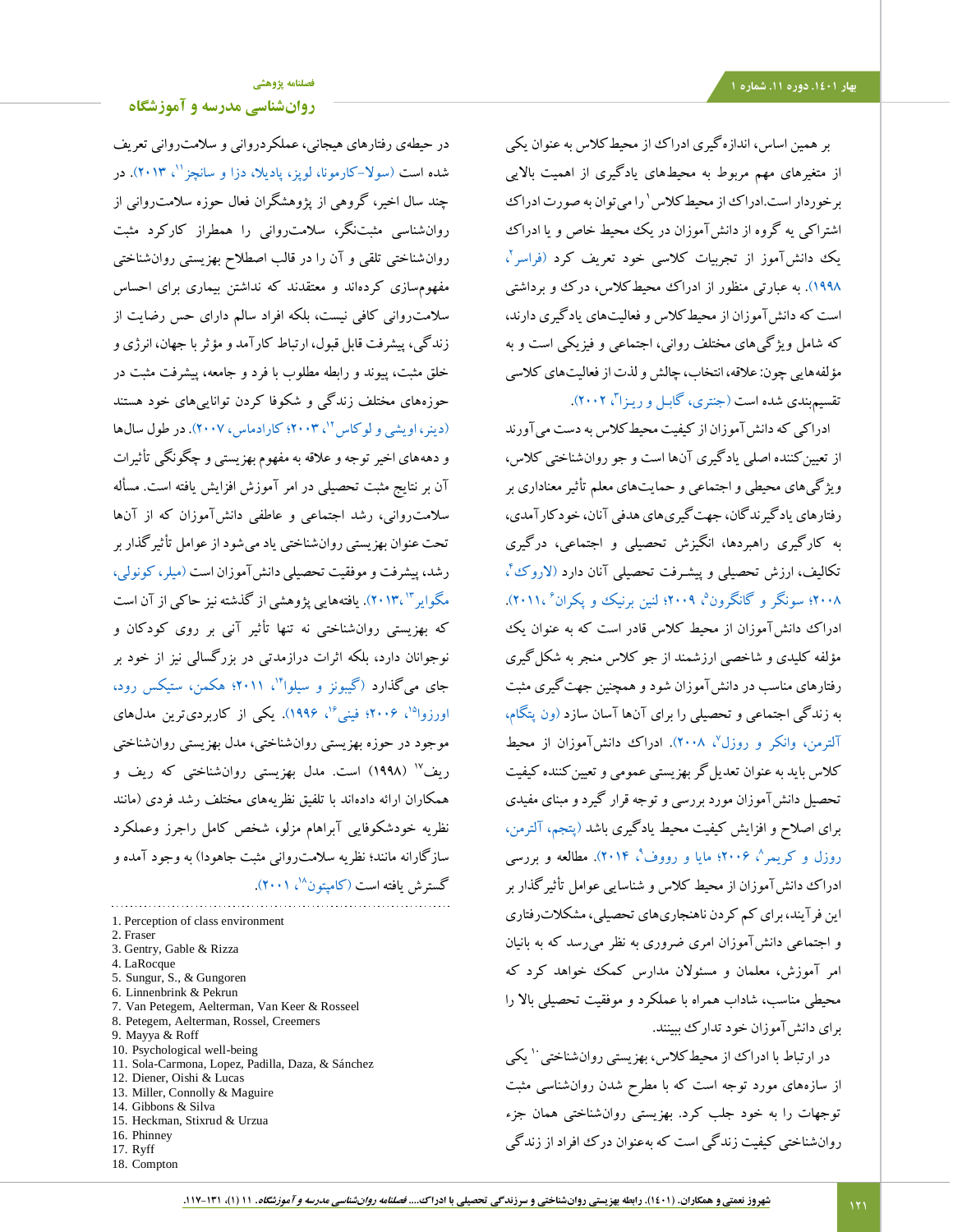این مدل دارای 6 مؤلفه است که به طور خالصه میتوان این تبیین را برای آنها ارائه داد که داشتن زندگی یکنواخت، بدون تغییر و چالش و تکراری نمیتواند فرد را در مسیر بهزیستی و خوشبختی و شادمانی قرار بدهد، بلکه انسانها از طریق مواجهه با چالشها، نیازها و سختیهای زندگی است که میتوانند در مسیر شادکامی، بهزیستی و خوشبختی قرار بگیرند (ک<sub>ی</sub> یس<sup>'</sup>، ۲۰۰۲). پژوهشگران دیگر نیز بر این باورند که ایجاد بهزیستی روانشناختی و شادمانی درونی و پایدار، انسانها را به سمت موفقیت بیشتر، ارتباط اجتماعی سالمتر و در نهایت سالمت جسمی، تحصیلی و روانی باالتر رهنمون میسازد. بر همین اساس، افراد دارای بهزیستی روانشناختی معموال دارای ویژگیهایی مانند رشد هیجانی و کارکرد مثبت روانشناختی سطح بالایی هستند (سانجوان، رویز، پرز<sup>م</sup>، ۲۰۱۱).

متغیر دیگری که در ارتباط با ادراک از محیطکالس میتواند مورد 3 توجه باشد، سرزندگی تحصیلی است که از بطن روانشناسی مثبت برخواسته )مارتین، 2014( و در سالهای اخیر توجه تحقیقاتی زیادی را در بافت تحصیلی به خود معطوف کرده است. سرزندگی تحصیلی، یک شکل از تابآوری تحصیلی است که چالشهای مربوط به وضعیت آموزشی را در بر میگیرد (کارینگتون<sup>۴</sup>، ۲۰۱۳). همچنین، سرزندگی تحصیلی را توانایی موفقیتآمیز یادگیرندگان در برخورد با موانع و چالشهای تحصیلی که در مسیر زندگی تحصیلی معمول هستند، تعریف کردهاند (مارتین و مارش<sup>۵</sup>، ۲۰۰۸). با توجه به اینکه در دوران زندگی تحصیلی، تغییر و تحوالت شناختی و اجتماعی سریعی اتفاق می|فتد (اسپیر $^3$ ، ۲۰۰۰). این تغییرات ایجاد شده، معمولاً منابع مختلفی از استرس را با خود به همراه دارندکه پیشرفت تحصیلی و موفقیت تحصیلی دانشآموزان را در حال و آینده تحت تأثیر قرار میدهند (تومنیون– سونی و سالملا– آرو° ،۲۰۱۴). و افزون بر این، سؤاالت و مباحث چالشانگیزی در زمینه تحصیلی وجود دارد که نیازمند توجه ویژهاند )مارتین و مارش، 2006(. بر همین اساس، یکی از مهمترین نگرانیها در زمینه روانشناسی مدرسه، فهم چگونگی تالش دانشآموزان و ادراک آنها برای مواجهه با مشکالت و چالش های تحصیلی و مدرسهای است (مگا، رونسنی و دبنی^، ۲۰۱۴). به همین دلیل، دستیابی به موفقیت در محیطهای آموزشی احساس داشتن انرژی و سرزندگی در دانشآموزان را میطلبد [\)دوجین،](#page-12-11)  [روسناستایل، شاتس، اسمالنبروک و داهمن](#page-12-11)<sup>۹</sup>، ۲۰۱۱). از مهمترین نظریههای مربوط به سرزندگی تحصیلی میتوان به نظریههای [مارتین](#page-13-11)  [و مارش \)،2006 2008](#page-13-11) و 2009( که سرزندگی تحصیلی را برای اولین بار در پژوهش خود مطرح کردند [\)به نقل از پوتواین و همکاران،](#page-13-12) 

[2012\(](#page-13-12) و نظریههای ساخت و گسترش هیجانات مثبت باربارا فردریکسون و نظریه هیجانات مثبت تحصیلی پکران اشاره کرد**.**  صاحب نظران این حوزه، سرزندگی تحصیلی را یک عامل مهم کنترلی قوی میدانند و آن را با احساس کنترل در دانشآموزان مرتبط میدانند، همچنین معتقدند، این سازه احتمال شکست و ترک تحصیل را در دانشآموزان پایین میآورد و همبستگی باالیی با رفتارهای سازگارانه در مدرسه ایجاد میکند [\)مارتین و مارش، 2009؛ کولی،](#page-12-12)  [مارتین، مالمبرگ، هال و گینس](#page-12-12)<sup>. (</sup>، ۲۰۱۵). مضاف بر اینها سرزندگی تحصیلی دانشآموزان اثری قوی و ارزشمند بر افزایش توان مقابلهای دانشآموزان در برابر چالشها، موانع و مشکالت تحصیلی آنان دارد )پوتواین [و همکاران، 2012\(.](#page-13-12) حضور این سازه در محیطهای یادگیری، تأثیری قوی بر پیشرفت تحصیلی، عالقه فراگیران، انگیزش و سالمت تحصیلی و روانی فراگیران دار[د \)زیمر](#page-14-6)  [جیمبک و لوک](#page-14-6)''، ۲۰۰۷). از این رو پژوهشگران تعلیم و تربیت باید به درک و چگونگی سازگاری دانشآموزان با چالشهای تحصیلی محیطهای آموزشی که نشاندهنده سرزندگی تحصیلی است توجه جدی مبذول نمایند (لوگران<sup>۱۲</sup>، ۲۰۱۳).

بر اساس مرور ادبیات پژوهشی و با توجه به اینکه در کشورهای در حال توسعه، تحقیق در مورد بهزیستی روانشناختی و سرزندگی به ندرت بر دانشآموزان و محیطهای یادگیری آنها تمرکز کرده است، همانطور که دانشآموزان در مدرسه اوقات زیادی را سپری میکنند، ضروری به نظر میرسد که تأثیر بهزیستی روانشناختی و سرزندگی تحصیلی دانشآموزان برادراک آنها از محیطکالس مورد بررسی قرار گیرد. و با توجه به کمبود تحقیقات و وجود خأل- های پژوهشی در این حوزه، نیازاست که پژوهشهای بیشتر صورت پذیرد. با عنایت به موارد مذکور، پژوهش حاضر با هدف پیشبینی ادراک دانشآموزان از محیطکالس، از طریق بهزیستی روانشناختی و سرزندگی تحصیلی انجام گرفت. افزون بر اینها، به لحاظ اهمیت کاربردی، یافتههای پژوهش حاضر به معلمان، مشاورین مدرسه، روانشناسان و بانیان امر آموزش و پرورش کمک خواهد کرد. به

1. Keyes 2. Sanjuán, Ruiz & Pérez 3. academic vitality 4. Carrington 5. Martin & Marsh 6. Spear 7. Tuominen-Soini & Salmela-Aro 8. Mega, Ronconi & De Beni 9. Duijn, von Rosenstiel, Schats, Smallenbroek & Dahmen 10. Collie, Martin, Malmberg, Hall & Ginns 11. Zimmer-Gembeck & Locke 12. Loughran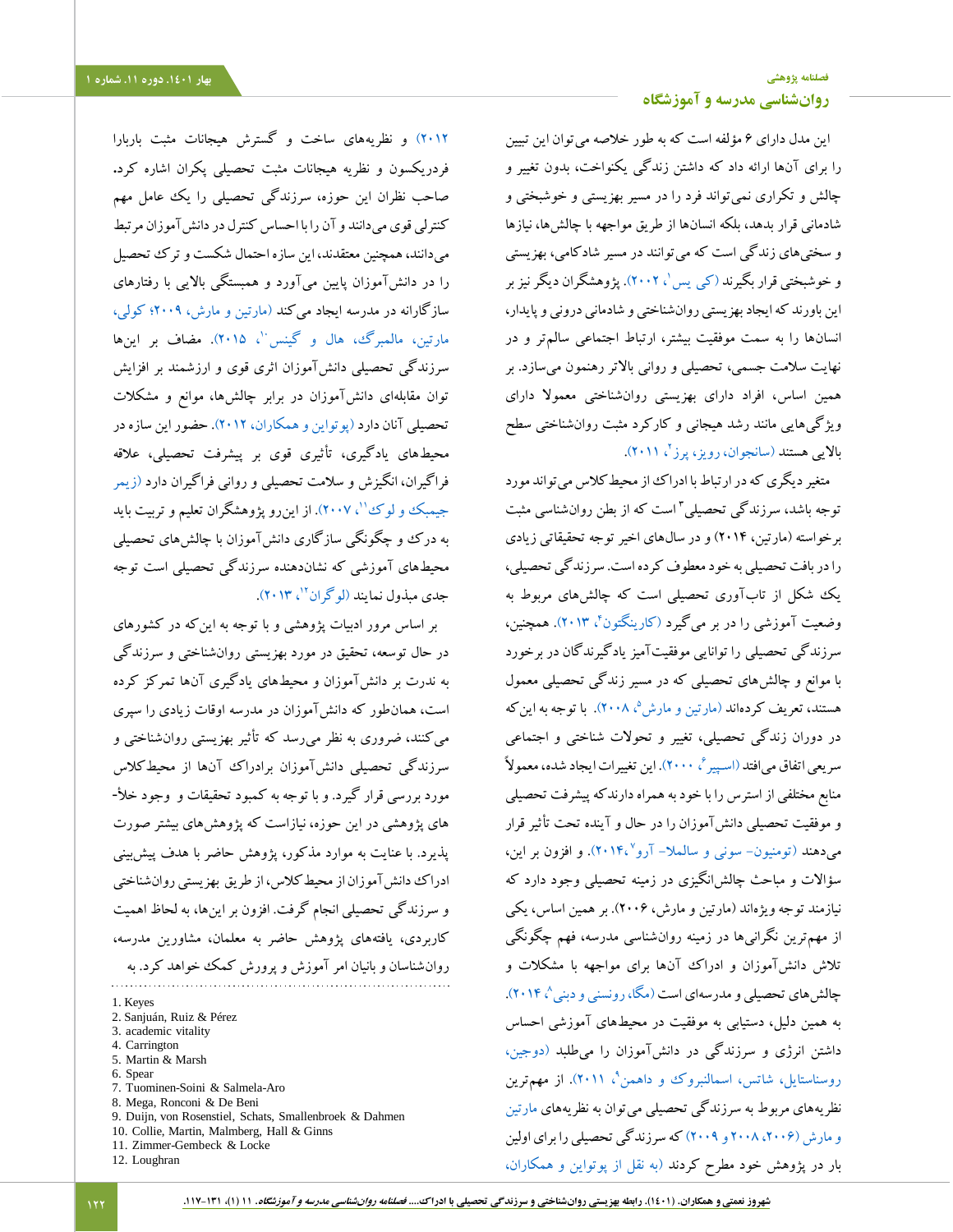# **[فصلنامه پژوهشی](http://jsp.uma.ac.ir/)**

**[روانشناسی مدرسه و آموزشگاه](http://jsp.uma.ac.ir/)**

لحاظ اهمیت نظری نیز، یافتههای پژوهش حاضر به بسط و تعدیل دیدگاههای نظری و تجربی مرتبط با این پژوهش، کمک خواهدکرد.

## **روش پژوهش**

 با توجه به این که پژوهش حاضر به دنبال بررسی رابطه بهزیستی روانشناختی و سرزندگی تحصیلی با ادراک دانشآموزان پسر مقطع متوسطه از محیطکالس است، روش پژوهش توصیفی و از نوع همبستگی است.

 **جامعه، نمونه و روش نمونهگیری:** جامعه آماری این پژوهش را کلیه پسران مقطع متوسطه شهرستان سنندج به تعداد 1860 نفر که در سال تحصیلی 1397 – 1398 مشغول به تحصیل بودند را تشکیل میدهد. حجم نمونه از طریق فرمول کوکران 296 نفر براورده شد. روش نمونهگیری به صورت خوشهای چند مرحلهای بود به این صورت که بین ناحیه 1 و 2 ناحیه 1 و از بین مدارس این ناحیه 6 مدرسه و از هر مدرسه هم 2 کالس به صورت تصادفی انتخاب و وارد پژوهش شدند و اطالعات گردآوری شد. جهت جمعآوری داده ها از ابزارهای ذیل استفاده شد:

**مقیاس ادراک از محیطکالس:** برای اندازهگیری ادراک از محیط کلاس از مقیاس «در این کلاس چه میگذرد<sup>۹</sup> ساخته فراسر، فیشر و مکدروبی<sup>۲</sup> ( ۱۹۹۶) که از جمله شناخته شده ترین مقیاسهایی است که پرسشنامههای موجود را ترکیب نموده و مقولههای دیگری چون عدالت و انصاف را نیز به آن اضافه کرده استفاده شده است (درمن<sup>۳</sup>، ۲۰۰۸). این مقیاس برای دانشآموزان دبیرستانی طراحی شده و تحلیل عاملی و اکتشافی آن در تعداد زیادی از کالسهای دبیرستان انجام شده است [\)الدریج و فراسر، 2000؛ فراسر و چوین،](#page-11-3)  4 [2000؛ رافالب و فراسر، 2002؛ به نقل از الدریج، درمن و فراسر](#page-11-3) ، [2004\(.](#page-11-3) این پرسشنامه در 56 سؤال و 7 خرده مقیاس، شامل همبستگی دانش آموزان عبارتهای ۱ تا ۸ حمایت معلم عبارتهای ۹ تا ۱۶، درگیریذهنی دانشآموزان در فعالیتهای کالسی عبارتهای 17 تا ،24 مطالعه و پژوهش در انجام تکالیف عبارتهای25 تا ،32 جهتگیری هدفی عبارتهای33 تا ،40 همکاری عبارتهای 41 تا ۴۸، عدالت - انصاف عبارتهای ۴۹ تا ۵۴، تدوین گردیده است. این ابزار در طیف ۵ درجهای لیکرت از "تقریبا هرگز" (۱) تا "همیشه" )5( تنظیم شده است. فراسر، فیشر، و مکروبی )1996( جهت ارزیابی پایایی این پرسشنامه، از روش محاسبه ضریب آلفای کرونباخ استفاده کردهاند. میزان ضرایب آلفای کرونباخ در زیر مقیاسهای این پرسشنامه از 0/79 تا 0/90گزارش شده است که این ضرایب

نشاندهنده همسانی درونی پرسشنامه به عنوان شاخصی از پایایی آن است [\)درمن، 2009\(.](#page-12-14) در پژوهش حاضر نیز برای سنجش پایایی مقیاس از ضریب آلفای کرونباخ استفاده گردید، ضریب آلفای کرونباخ برای پرسشنامه (در این کلاس چه میگذرد) در این پژوهش، 0/92به دست آمد.

**مقیاس سرزندگی تحصیلی:** برای سنجش سرزندگی تحصیلی در این پژوهش، از پرسشنامه دهقانیزاده و حسین چاری )1391( استفاده شد. حسین چاری و دهقانیزاده )1391( مقیاس سرزندگی تحصیلی را با الگوگیری از مقیاس سرزندگی تحصیلی مارتین و مارش )2006( که 4 گویه داشت به 9 گویه توسعه دادند. پاسخها در مقیاس مارتین و مارش ) 2006( بر روی مقیاس 5 درجهای از نوع لیکرت )کامالً مخالف 1 تا کامالً موافق 5 ( محاسبه میشوند. نتایج حاصل از بررسی حسین چاری و دهقانیزاده )1391( نشان داد که ضرایب آلفای کرونباخ به دست آمده با حذف یک گویه برابر با 0/80و ضریب بازآزمایی برابر 0/73 بود. همچنین دامنه همبستگی گویهها با نمره کل بین 0/51تا 0/68 است. این نتایج نشان میدهند که گویهها از همسانی درونی و ثبات رضایتبخشی برخوردارند. به منظور بررسی ساختار عاملی (روایی سازه) پرسشنامه از تحلیل مؤلفه اصلی با چرخش متعامد واریماکس در سطح گویه استفاده شد. نتایج بطور کلی نشان داد که حذف یک سؤال (سؤال ۸) افزایشی در ضریب پایایی آزمون که 0/75 بود ایجاد میکند. در پژوهش حاضر نیز برای سنجش پایایی پرسشنامه سرزندگی تحصیلی، از ضریب آلفای کرونباخ استفاده گردید و ضریب آلفای کرونباخ 0/74به دست آمد.

5 **مقیاس سالمتروانی:** مقیاس سالمتروانی - 28 فرم کوتاه مقیاس 38 سؤالی سالمتروانی [\)بشارت 1385؛ ویت و ویر، 1983\(](#page-11-4) است که دارای 28 سؤال است و دو وضعیت بهزیستی روانشناختی و درماندگی روانشناختی را در اندازههای 5 درجهای لیکرت از نمره 1(کاملا مخالف) تا ۵ (کاملا موافق) می سنجد. ۱۴ سؤال اول این مقیاس، بهزیستی روانشناختی و 14 سؤال پایانیاش، درماندگی روانشناختی<sup>۶</sup> را میسنجد. بشارت (۱۳۸۸) برای ضریب پایایی این مقیاس از ضریب آلفایکرونباخ برای هر دو زیر مقیاس بهزیستی روانشناختی و درماندگی روانشناختی استفاده کرد که نمره

- 3. Dorman
- 4. Aldridge, Dorman & Fraser
- 5. Mental Health Inventory

<sup>1.</sup> What is happening in this class

<sup>2.</sup> Fraser, Fisher & Mc rubi

<sup>6.</sup> Psychological distress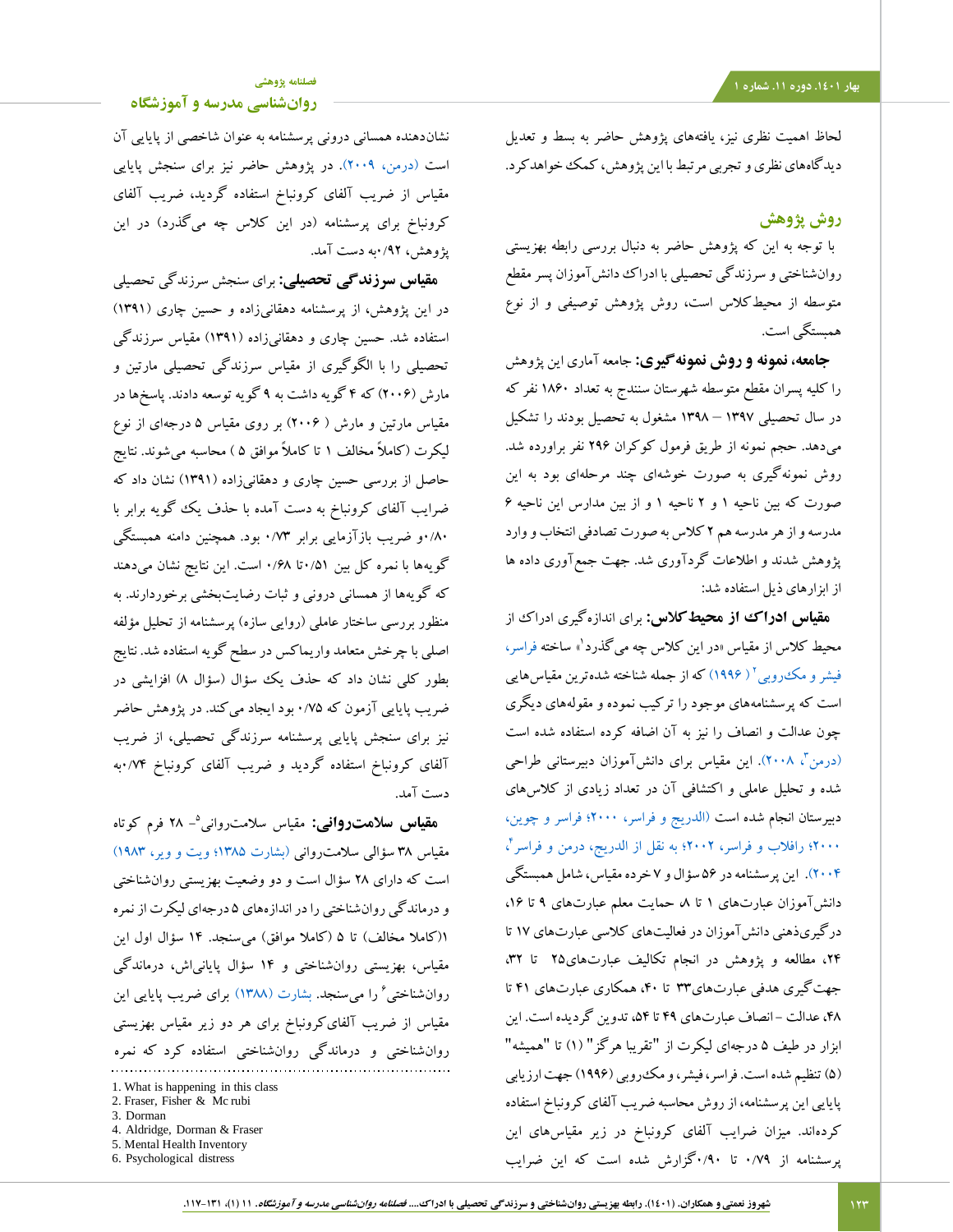# **[فصلنامه پژوهشی](http://jsp.uma.ac.ir/) بهار .1401 دوره .11 شماره 1 [روانشناسی مدرسه و آموزشگاه](http://jsp.uma.ac.ir/)**

آزمودنیهای گروه بهنجار به ترتیب 0/94 و 0/91 و گروه بیمار به ترتیب 0/93 و 0/90 به دست آمد که نشان میدهد مقیاس ازهمسانی درونی خوبی برخوردار است. روایی همزمان مقیاس سالمتروانی- 28 از طریق اجرای همزمان پرسشنامه سالمت عمومی )گلدبرگ، ،1972 1988( در مورد همه آزمودنیهای دو گروه محاسبه شد نتایج ضرایب همبستگی پیرسون نشان داد که بین نمره کلی آزمودنیها در پرسشنامه سالمت عمومی با زیر مقیاس بهزیستی روانشناختی همبستگی منفی معنادار (0/87 -=r**،** /001<sup>&</sup>lt; <sup>p</sup> (و با زیر مقیاس درماندگی روانشناختی همبستگی مثبت معنادار )0/001**>**p، 0/89**=r** )وجود دارد. این نتایج روایی همزمان مقیاس سالمتروانی را تایید میکنند. روایی تفکیکی مقیاس سالمتروانی از طریق مقایسه نمرههای بهزیستی روانشناختی و درماندگی روانشناختی دوگروه بیمار و بهنجار محاسبه شد و مورد تأیید قرار گرفت. نتایج تحلیل عاملی تاییدی نیز دو زیر مقیاس بهزیستی روانشناختی و درماندگی روان شناختی را مورد تأیید قرار داد (بشارت،۱۳۸۸). در پژوهش حاضر نیز برای پایایی مقیاس **)**-28MHI**)**، از ضریب آلفای کرونباخ استفاده گردید و ضریب آلفای کرونباخ نشان داد که ضریب پایایی

در زیر مقیاس بهزیستی روانشناختی 0/90 و برای زیرمقیاس درماندگی روانشناختی 0/88 است.

# **روش اجرا**

پس از مشخص شدن تعداد نمونه با کسب مجوز از اداره آموزش و پرورش به مدارس مزبور مراجعه شد و در مورد پرسشنامهها، اهداف تحقیق و نحوهی پاسخدهی به سؤاالت، اطالعات الزم در اختیار دانشآموزان قرار داده شد و در نهایت پرسشنامه در اختیار دانشآموزان قرار گرفت. در جهت کسب اعتماد دانشآموزان در جهت محرمانه بودن اطالعات آنها، از درخواست نام و نام خانوادگی آنها اجتناب شد، همچنین در مورد اینکه در این پژوهش خطری آنها را تهدید نخواهد کرد به آنها اطمینان خاطر داده شد. برای تحلیل دادهها نیز با استفاده از نرمافزار 21spss از روش همبستگی پیرسون و رگرسیون چندگانه استفاده شد.

## **یافتهها**

**جدول .1 ماتریس همبستگی مرتبه صفر متغیرهای پژوهش**

جدول 1 شاخص های توصیفی و همبستگی متغیر های پژوهش را نشان می دهد.

| جدوں  مأتريس همبستني مرتبة صفر متغيرهاي پروهس |             |                |                |             |                               |                     |   |  |
|-----------------------------------------------|-------------|----------------|----------------|-------------|-------------------------------|---------------------|---|--|
|                                               |             |                |                | <b>SD</b>   | M                             | متغيرها             |   |  |
|                                               |             |                |                | 17/7V       | VA/V                          | بهزيستي روانشناختي  |   |  |
|                                               |             |                | $-1/TYF$       | 17/TT       | T9/Y9                         | درماندگي روانشناختي | ۲ |  |
|                                               |             | .741V          | .780           | $V/\cdot f$ | $\mathbf{r} \cdot \mathbf{0}$ | سرزندگی تحصیلی      | ٣ |  |
|                                               | $***$ / YOA | $***$ $+$ /۳۲۴ | $***$ , $/999$ | ۳۳/۳۸       | $Y \cdot Y / \cdot \cdot$     | ادراك از محيط كلاس  |   |  |

\*\*P≤0.01

معنادار منفی وجود دارد، و باالخره بین سرزندگی تحصیلی و ادراک از محیطکالس )296=n /01,≤p-0/258,=r )و رابطه معنادار مثبت وجود دارد.

یافتههای جدول 1 نشان میدهد که بین بهزیستی روانشناختی و  $n = 199$   $r = \sqrt{990}$  ادراک از کلاس درس رابطه معنادار مثبت( ۶۹۵ = ۲ و 0/05≥P ) وجود دارد. همین طور بین درماندگی روانشناختی و ادراک از محیط کلاس (194=r=−1,۳۲۶, p -0/3) رابطه

## **جدول .2 مفروضات رگرسیون خطی چندگانه ادراک از محیط کالس درس**

| <b>رتولرانس ا</b>    | دوريين وأتسون | سطح معناداري                 | كالموكروف اسميرونف ا            | متغبرها             |
|----------------------|---------------|------------------------------|---------------------------------|---------------------|
| $\cdot$ / $\gamma$   | 1/1V          | $\cdot$ / $\cdot$ $\theta$   | $\cdot$ / $\cdot$ 91            | بهزیستی روانشناختی  |
| $\cdot/\cdot \wedge$ |               | $\cdot$ /۲ $\cdot$           | $\cdot$ / $\cdot$ ۴۷            | درماندگی روانشناختی |
| .19                  |               | $\cdot$ /۲ $\cdot$           | $\cdot$ / $\cdot$ $\mathsf{FV}$ | سرزندگی تحصیلی      |
|                      |               | $\cdot$ / $\cdot$ / $\Delta$ | .7.89                           | ادراک از محیط کلاس  |

گفت توزیع داده های بهدست آمده نرمال هستند. همچنین با توجه به این که نتیجه دوربین واتسون، بین 1تا 1/5 و ضرایب تولرانس پایینتر با توجه به یافتههای جدول 2 سطح معناداری تمامی داده در آزمون کالموگوف اسمیرونف بیشتر از 0/05 بوده است؛ از این رو میتوان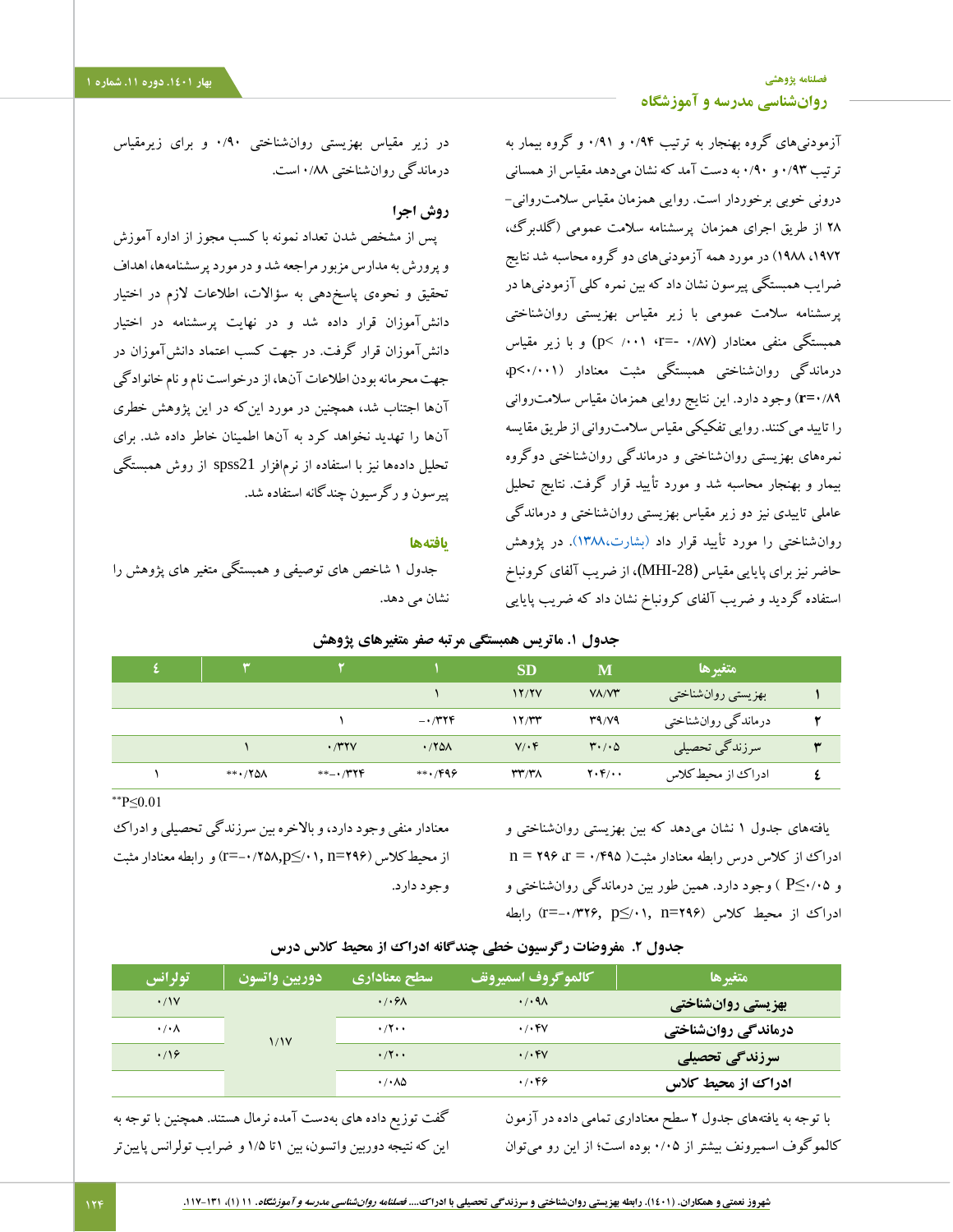## **[فصلنامه پژوهشی](http://jsp.uma.ac.ir/)**

# **[روانشناسی مدرسه و آموزشگاه](http://jsp.uma.ac.ir/)**

از 0/2 بهدست آمده، پیش فرض هم خطی بودن رعایت شده و بین خطاها همبستگی وجود ندارد و به عبارت دیگر، استقالل خطا

وجود دارد. شاخصهای بدست آمده در جدول بیانگر رعایت مفروضههای آزمون بوده است.

**جدول .3 آزمون معناداری ضریب تعیین متغیرهای پیشبین**

| p        |              | خطاي استاندارد            | $\mathbf{R}^2$ میز ان شده                        | ${\bf R}^2$ |       | مدا ، |
|----------|--------------|---------------------------|--------------------------------------------------|-------------|-------|-------|
| •/••\※※  | <b>٣٧/٣۶</b> | <b>YA/07A</b>             | $\cdot$ /۲ $\vee$                                | .7YVV       | .701V |       |
| **P<0.01 |              |                           |                                                  |             |       |       |
|          |              | ادراک از محیط کلاس هستند. | جدول ۳ نشان میدهد که متغیرهای بهزیستی و درماندگی |             |       |       |

جدول 3 نشان میدهد که متغیرهای بهزیستی و درماندگی 2 روانشناختی و سرزندگی قادر به تبیین 27 R درصد واریانس

|  |  |  |  |  |  | جدول£. ضرایب بتای متغیرهای بهزیستی و درماندگی روانشناختی و سرزندگی تحصیلی در پیش بینی تغییرات ادراک از محیط کلاس |  |  |
|--|--|--|--|--|--|------------------------------------------------------------------------------------------------------------------|--|--|
|--|--|--|--|--|--|------------------------------------------------------------------------------------------------------------------|--|--|

| P                    | T       | <b>رضرایب استاندارد شده</b> | خطاي معيار  | <b>B ضرایب استاندارد نشده</b> ا |                     |
|----------------------|---------|-----------------------------|-------------|---------------------------------|---------------------|
| $\cdot/\cdot\cdot$   | 17/749  |                             | 17/5FA      | 107/997                         | ثابت                |
| $\cdot$ / $\cdot$    | V/FY    | $\cdot$ /۴۱۰                | $\cdot$ 10. | ۱٬۱۱۵                           | بهزیستی روانشناختی  |
| $\cdot/\cdot\cdot f$ | $-Y/AA$ | $-1109$                     | .199        | $-1$ $\mathcal{F}$              | درماندگی روانشناختی |
| .7.97                | ۱٬۶۹۰   | $\cdot$ / $\cdot$ 9 $\cdot$ | .7807       | .7899                           | سرزندگی تحصیلی      |

\*\*P≤0.001

تحصیلی خود رضایت بیشتری دارند، دارای احساسات مثبت و فاقد احساساسات منفیاند، احساس شادکامی بیشتری در مدرسه و کالس میکنند، مسئولیتپذیرند، در مدرسه و تحصیل خود احساس انسجام و یکپارچگی دارند، دارای تعادل عاطفی هستند، در جریان تحصیل و زندگی پیشرفت قابل قبولی دارند، دارای عاطفه مثبت نسبت به مدرسه و کالس هستند، انطباق بهتری با مشکالت آموزشی دارند، محیط مدرسه را حمایت کننده ادراک می کنند و همچنین با فرد و محیطی که در آن حضور دارند جهتگیری مثبتی پیدا میکنند. نتایج این فرضیه با پژوهشهای [شکیب، طهماسبی و نوروزی \)1393\(،](#page-11-5) 1 [نریمانی، یوسفی و کاظمی \)1393\(،](#page-11-6) [زولینگ، والیوس، هوبنر و دران](#page-14-7) (۲۰۰۵)، الانصاری و استوک' (۲۰۱۰)، دورلاک، ویسبرگ، [دیمنکی، تیلور و اشلینگر](#page-12-15)" (۲۰۱۱)، کونو و لینتونن (۲۰۰۵) و هویت، چیس لنزدل مک دید و آدامز<sup>۴</sup> (۲۰۱۲) همسو است. افرادی که بهزیستی روانشناختی باالیی دارند عمدتا هیجانات مثبت بیشتری را در زندگی تجربه میکنند و از حوادث و وقایع پیرامون زندگی خود ارزیابی مثبتی دارند. از سوی دیگر افراد با سطح بهزیستی روان- شناختی پایین، از وضعیت زندگی خود ناراضیاند؛ در نتیجه اتفاقات و وضعیت زندگی خود را نامطلوب ارزیابی کرده به همین دلیل این افراد هیجانات منفی بیشتری نظیر، خشم، اضطراب، افسردگی، دلواپسی و نظایر آن را تجربه میکنند (مایرز و داینر°،۱۹۹۵).

5. Myers & Diener

جدول 4 نشان میدهد که ضریب استاندارد شده رگرسیون برای  $P<\cdot/\cdot\cdot$ ۱ متغیر بهزیستی روان شناختی ۴۱۰ $\beta = \gamma$ است که در سطح ۱ معنادار است؛ یعنی با افزایش بهزیستی روانشناختی، ادراک از محیطکالس نیز بیشتر میشود و متغیر دیگری که توانایی پیشبینی ادراک از محیط کالس را دارا است، درماندگی روانشناختی است. نتایج نشان میدهد که ضریب استاندارد شده رگرسیون برای متغیر  $P<\cdots$ درماندگی روانشناختی ۱۵۶ $\beta = -1$  است که در سطح  $\zeta$ ۰/۱ معنادار است؛ یعنی با کاهش درماندگی روانشناختی، ادراک از محیط کالس نیز افزایش مییابد و بالعکس. باالخره متغیر سوم پژوهش؛ یعنی سرزندگی تحصیلی توانایی پیشبینی ادراک از محیط کالس را ندارد.

## **بحث و نتیجهگیری**

هدف پژوهش حاضر بررسی رابطه بهزیستی روانشناختی و سرزندگی تحصیلی با ادراک دانشآموزان پسر مقطع متوسطه شهرستان سنندج از محیط کالس بود.

نتایج نشان داد که بین بهزیستی روانشناختی با ادراک دانشآموزان از محیطکالس رابطه مثبت و معنادار وجود دارد؛ یعنی هر چه میزان بهزیستی روانشناختی افزایش پیدا کند ادراک دانش آموزان از محیطکالس نیز افزایش پیدا میکند، همچنین نتایج نشان داد که بهزیستی روانشناختی توانایی پیشبینی ادراک دانشآموزان از محیطکالس را داراست. این یافته بدین معناست که دانشآموزانی که بهزیستی روانشناختی دارند، از زندگی شخصی، اجتماعی و

<sup>1.</sup> Zullig, Valois, Huebner & Drane

<sup>2.</sup> El Ansari & Stock

<sup>3.</sup> Durlak, Weissberg, Dymnicki, Taylor & Schellinger

<sup>4.</sup> Hoyt, Chase-Lansdale, McDade & Adam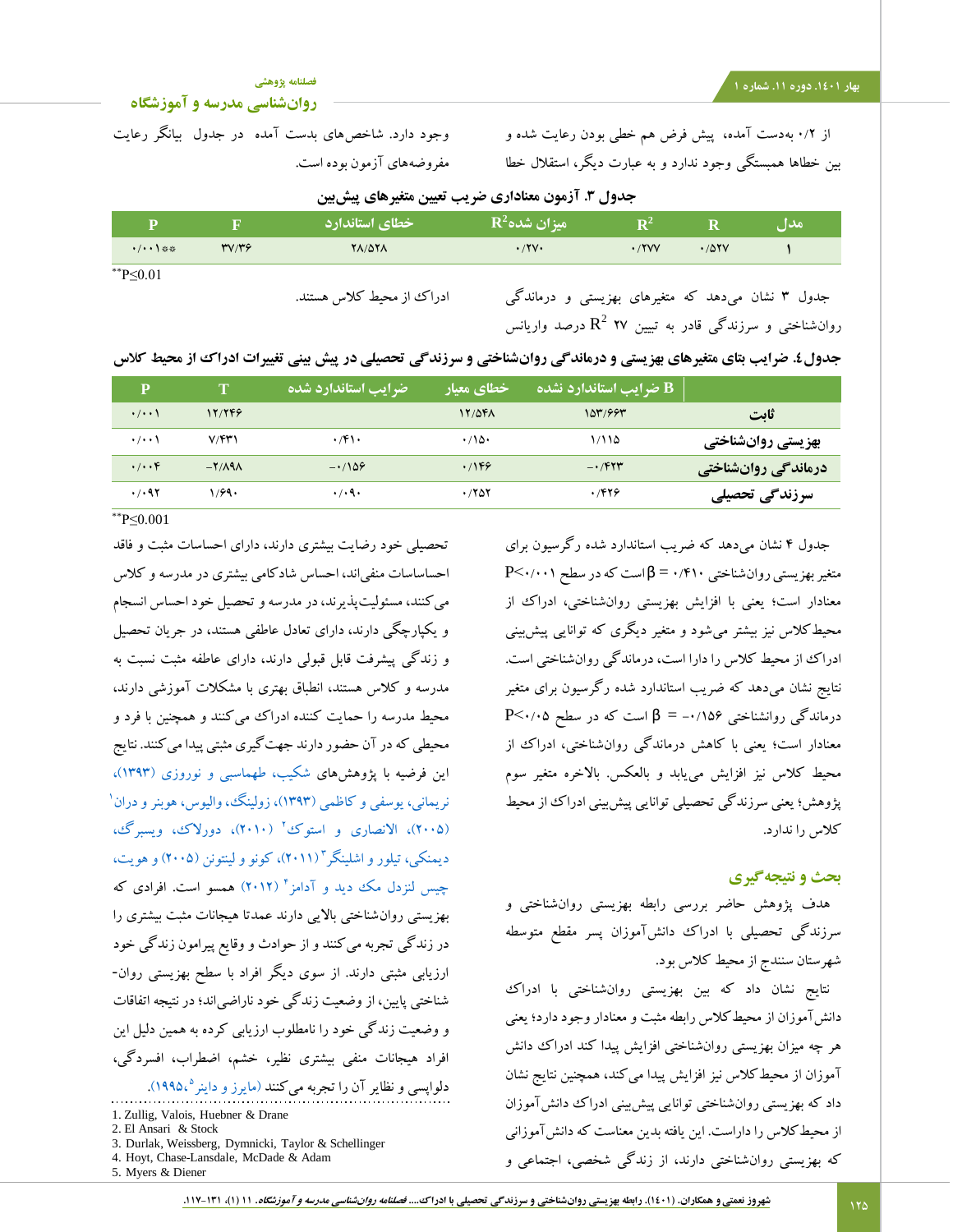j

محیط کالس را مورد بررسی قرار دهد، صورت نگرفته است، اما نتایج این یافته با پژوهش های استیکر (۲۰۰۴)، چندواکر، ازم و متیوس [\)2007\(](#page-12-17) به صورت غیر مسقیم رابطه دارد؛ زیرا آنها نیز در پژوهشهای خود به نتایج مشابهی دست یافتهاند. درماندگی روانشناختی به این مسأله اشاره دارد که اگر فردی به این باور برسد که پیامدی غیر قابل کنترل است یادگیری بعدی این که پاسخها منجر به پیامد میشود را دشوار میسازد؛ بنابراین، منجر به نقص شناختی میشود و یکی از اثرات یادگیری غیر قابلکنترل بودن پیامدها، عاطفه منفی است )آبرامسون، سلیگمن و تسدال، 1978(. درماندگی آموخته شده زمانی بهوجود میآید که فرد در موقعیتهای مختلف اجتماعی، فرهنگی و آموزشی ناکامیهای متعددی تجربه کند و احساس ناتوانی در عدم کنترل بر شرایط محیطی داشته باشد و احساس بیتأثیر بودن بر فعالیتها و پاسخهای خود بکند. افراد درمانده روانشناختی دچار تزلزل و بیثباتی میشوند، بهطوری که در موقعیتهای بعدی نیز با وجود امکان موفقیت، پیشاپیش شکست را میپذیرند [\)سلیگمن،](#page-11-9)  [،2006 ترجمه، داورپناه و محمدی، 1391\(.](#page-11-9) در محیطهای آموزشی، درماندگی آموختهشده به فراگیرانی اشاره دارد که تالش و کوشش را با پیشرفت مرتبط نمیدانند. آنها فکر میکنند هر کاری بکنند موفقیت به دست نمیآورند. چنین حالتی ناشی از این اعتقاد است که پیامدهای رفتار، مستقل از رفتار فرد است. فراگیران درمانده یاد گرفتهاند که خواه بکوشند و خواه نکوشند، محکوم به شکست هستند. افراد دچار درماندگی روانشناختی احساس غیر قابل کنترل بودن پاسخ- پیامد دارند که این مسأله باعث میشود انگیزش پاسخ دادن آنها دچار افت شدید شود، توانایی شناختی آنها برای درک موفقیت تحلیل یابد، پاسخهای هیجانی منفی در آنها ایجاد میشود و پاسخ دادن ارادی آنها به موقعیت کاهش مییابد [\)مایر و سلیگمن،](#page-11-10)  [1976؛ به نقل از اسمالهیر، 2011](#page-11-10) و آیو و همکاران، 2009(. افراد درمانده روانشناختی، هیجانات منفی )مانند نشانههای افسردگی و اضطراب) همراه ترس، ناکامی، احساس بی مصرفی، ناتوانی و پارهای از حالتهای روانشناختی دیگر را تجربه میکنند )سلیگمن، 1975؛ به نقل از اسمالهیر، 2011(.

نتایج نشان داد که سرزندگی تحصیلی قادر به پیشبینی ادراک دانشآموزان از محیط کالس نبود و نتایج نشان داد که بین سرزندگی تحصیلی و ادراک دانشآموزان از محیط کالس رابطه مثبت و معنادار وجود دارد. این یافته بدین معناست که هرچه میزان سرزندگی تحصیلی دانشآموزان در محیط کالس بیشتر باشد ادراک آنها از 1. Ryan & Sheldon

# **[فصلنامه پژوهشی](http://jsp.uma.ac.ir/) [روانشناسی مدرسه و آموزشگاه](http://jsp.uma.ac.ir/)**

نظریه خودمختاری از بهزیستی رایان و شلدون' (۱۹۹۶) ارضاء سه نیاز خودمختاری، شایستگی و پیوستگی را پیشبینیکنندههای بهزیستی روانشناختی معرفی کرده است. بر اساس نظریه رایان و شلدون میتوان گفت که ارضاء این سه نیاز اساسی موجب خواهند شد که دانشآموزان نگرش مثبتی به کالس درس پیدا کنند، عملکرد تحصیلی بهتری از خود نشان دهند، همچنین میتواند جهتگیری هدف مشخص و مسئولیتپذیری باالیی را در دانشآموزان ایجاد کند. ویسینگ ( ۱۹۸۸) و وان ادن (۱۹۹۴) معتقدند که احساس انسجام و پیوستگی در زندگی، داشتن تعادل عاطفی و رضایت از زندگی، تعیینکنندهها و اندازهگیری کنندههای بهزیستی روانشناختی افراد هستند. آنها معتقدند که بهزیستی روانشناختی به دلیل چند بعدی و چند وجهی بودن حیطههای گوناگونی از عاطفه، شناخت، روابط بین فردی، ادراک و رفتار را در بر میگیرد [\)به نقل](#page-11-7)  [از زنجانی طبسی، 1383\(.](#page-11-7) بر همین اساس میتوان گفت که دانشآموزان دارای بهزیستی روانشناختی عاطفه مثبتی نسبت به مدرسه و فعالیتهای درسی دارند، از نظر شناختی قوی هستند، روابط بینفردی مناسب و پذیرفته شدهای در مدرسه و اجتماع دارند، ادراکی مثبت از خود، تکالیف و محیط مدرسه و کالس درس دارند، در محیط آموزشی و اجتماعی خود داری انسجام و پیوستگی هستند و در نهایت از نظر عاطفی دارای تعادل هستند.

نتایج دیگر پژوهش نشان داد که بین درماندگی روانشناختی به عنوان یکی از از زیر مؤلفههای بهزیستی روانشناختی با ادراک دانشآموزان از محیطکالس رابطه منفی و معنادار وجود دارد؛ یعنی هر چه میزان درماندگی روانشناختی در دانشآموزان افزایش پیدا کند ادراکشان از محیط کلاس کاهش پیدا میکند و بالعکس. همچنین متغیر درماندگی روانشناختی، توانایی پیشبینی ادراک دانشآموزان از محیطکالس را دارا بود. این یافته بدین معناست که دانشآموزانی که درماندگی روانشناختی دارند، به راهنماییهای معلم بی توجه هستند، بدون تحرک وو ایستا مدت زمان طولانی به یک نقطه خیره میشوند و دچار عدم تمرکز هستند، به بهانههای مختلف از زیر کار در می روند (مثلا دستشویی یا مریضی)، اکثر مواقع به صورت اتفاقی و یا حدسی به سؤاالت پاسخ میدهند، به سرعت مأیوس و ناامید میشوند، به صورت داوطلبانه به سؤاالت معلم پاسخ نمیدهند و در بحثهای گروهی شرکت نمیکنند و به راهنماییهای معلم برای کوشش بیشتر بیتوجه هستند [\)سانتراک، 2008؛ ترجمه](#page-11-8)  [سعیدی، عراقچی و دانشفر، 1387\(.](#page-11-8) اگرچه پژوهشی که به صورت مستقیم رابطه درماندگی روانشناختی و ادراک دانشآموزان از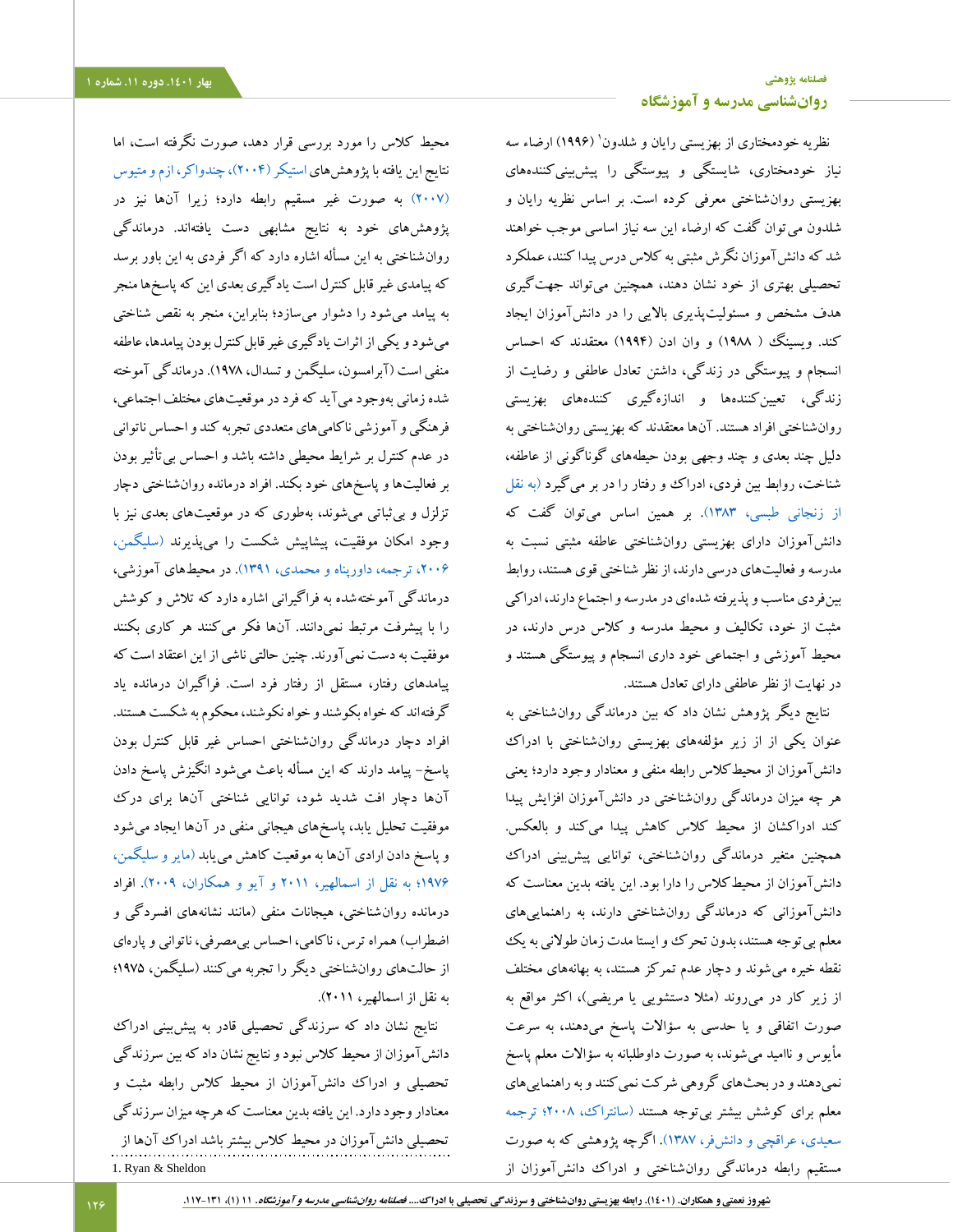محیط کالس نیز افزایش پیدا میکند. این نتیجه به این معناست که دانشآموزان سرزنده، سالمتروانی باالیی دارند؛ یعنی نه تنها احساس خستگی نمیکنند بلکه احساس قدرت و افزایش انرژی بیشتری دارند، در مقابل چالشهای زندگی اجتماعی و تحصیلی دارای واکنش مثبت، سازنده و خالقانه هستند، این دانشآموزان در هنگام انجام تکالیف درسی احساس خستگی نمیکنند و دارای نشاط و شادابی در محیط آموزشی هستند و از بودن در آن محیطها و فعالیتهای مرتبط احساس لذت میکنند، با عالقه وارد محیط یادگیری میشوند، اعتماد به نفس بیشتری دارند، دارای برنامهریزی هدفمند در زندگی هستند، هیجانات مثبت بیشتری را تجربه میکنند، احساس امیدواری بیشتری دارند، محیط مدرسه و کالس درس را حمایتکننده ادراک میکنند، در نتیجه نتایج مثبت و درخشان آموزشی دارند. اگرچه در پژوهشهای انجام پذیرفته رابطه سرزندگی تحصیلی و ادراک دانشآموزان از محیطکالس به صورت مستقیم مطالعه نشده است، اما یافتههای پژوهش حاضر با نتایج پژوهشهای، پکران و همکاران (۲۰۰۲)، ایزن (۲۰۰۰)، به نقل از پکران (۲۰۰۶) و [فردریکسون](#page-12-18)' (۲۰۰۲)، ویکتوریانو (۲۰۱۶) به صورت غیر مستقیم همپوشانی دارد. زیرا آنها نیز در پژوهشهای خود به نتایج مشابهی دست یافتهاند. سرزندگی تحصیلی منجر به افزایش انگیزش و پشتکار بیشتر (مارتین، کولمر، دیوی و [مارش2010،\(،](#page-13-15) نتایج عاطفی مثبت؛ مانند اضطراب کمتر و در نتیجه عملکرد تحصیلی بهتر [\)پوتواین، دلی، چمبرلین و سدردینی، 2015؛](#page-13-16) [ویکتوریانو](#page-14-8)''، ۲۰۱۶)، افزایش میزان پیشرفت تحصیلی (کولی، [مارتین، میلبرگ و گینس، 2015\(](#page-12-12) و افزایش تجربه هیجانات مثبت، سالمت روانی و جسمانی بیشتر در دانشآموزان میشود )کاشدان، 2002(. مدل مارپیچ رو به باالی تغییر سبک زندگی از فردریکسون این نکته را بیان میکند که هیجانات مثبت، هم توانایی این را دارند که فرد را به رفتارهای سالم مثبت ارتباط بدهند و هم اینکه باعث افزایش توانایی روانشناختی و ادراکی برای افزایش طیفی از رفتارهای سالم شوند. بر اساس این نظریه میتوان گفت که هیجانات مثبت میتوانند موجب پیشرفت، رشد و شکفتگی دانشآموزان شوند و حتی میتوانند پیشرفت، رشد و شکفتگی را تولید کنند. بر اساس نظریه فردریکسون، هیجانات مثبت سبب میشوند که گرایشات رفتاری و شناختی گسترش پیدا کنند، این نظریه همچنین معتقد است که همهی هیجانات گرایشات عمل خاصی را موجب میشوند، اما هیجانات مثبت هستند که میتوانند کمیت انتخابهای رفتاری بالقوه را افزایش دهند. بر اساس نظریه فردریکسون میتوان گفت که

**[روانشناسی مدرسه و آموزشگاه](http://jsp.uma.ac.ir/)**

هیجانات مثبت میتوانند سبب ایجاد آرامش، عالقه، امید، لذت و سرخوشی، تعالی و حتی حیرت و عشق در دانشآموزان شوند. در تبیین این یافته، فردریکسون )2002( معتقد بود که گسترش و تجربه هیجانات و عواطف مثبت، موجب افزایش ادراکات خودکارآمدی افراد و آماده سازی آنها برای مقابلهی کارآمد با تغییرات زندگی میشود. به عبارت دیگر؛ دارا بودن هیجانات و احساسات مثبت، باعث هدایت افکار و نگرش افراد نسبت به خود و جهان پیرامون میشود و این تغییرات در نگرش و افکار، باعث آمادهسازی فرد برای رویارویی با موانع و چالشهای زندگی میشود. هیجانات تحصیلی دانشآموزان با کیفیت یادگیری و پیشرفت تحصیلی، انگیزش تحصیلی، خودگردانی و راهبردهای شناختی و فراشناختی و کیفیت ارتباطات دانشآموزان در کالس تأثیر مثبت و ارتباط مستقیم و تنگاتنگ دارد (گوئتز، فرینزل، پکران و هال<sup>۳</sup>، ۲۰۰۵).

در کل میتوان به این صورت نتیجه گرفت، با توجه به نقش و جایگاه هیجانات تحصیلی، پرورش هیجانات مثبت در محیط کالس مانند، لذت و امیدواری در کالس درس، عالقه به درس، خودپنداره تحصیلی مثبت، امیدواری، انگیزش تحصیلی، میتوانند باعث خودگردانی و عملکرد تحصیلی بهتر در دانشآموزان و کاهش هیجانات منفی تحصیلی مانند کم کردن اضطراب امتحان و خستگی در کالس درس شوند. همچنین هیجانات مثبت و منفی میتوانند به صورت مثبت یا منفی عملکرد دانشآموزان را تحت تأثیر قرار دهند. بر همین اساس معلمان و مدیران مدارس بایستی هیجانات مثبت را در دانشآموزان به منظور تسهیل یادگیری و پیشرفت دانشآموزان مورد توجه قرار بدهند.

یکی ازمحدویتهای پژوهش حاضر عبارت بود از اینکه رابطه به دست آمده از این پژوهش فقط بر روی دانشآموزان پسر به دست آمده است، لذا تعمیم این نتایج به دانشآموزان دختر باید با احتیاط صورت پذیرد. همچنین، دیگر محدودیت پژوهش حاضر این بود که با توجه به اینکه یافتههای این پژوهش بر اساس مقیاسهای خود گزارشدهی بوده است، گزارشهای شخصی در پرسشنامهها اصوالً به دلیل یافتههای ناخودآگاه، بیدقتی در پر کردن پرسشنامهها و سوگیری و تعصب در پاسخها مستعد تحریف هستند و ممکن است این شرایط نتایج پژوهش را به مخاطره بیاندازد. پیشنهاد میشود که مشاورین در مراکز مشاوره مدرسه و معلمان و مدیران مدارس، اهمیت بهزیستی روانشناختی و سرزندگی تحصیلی و پیامدهایش را بر 1. Fredickson 2. Victoriano

3. Goetz, Frenzel, Pekrun & Hall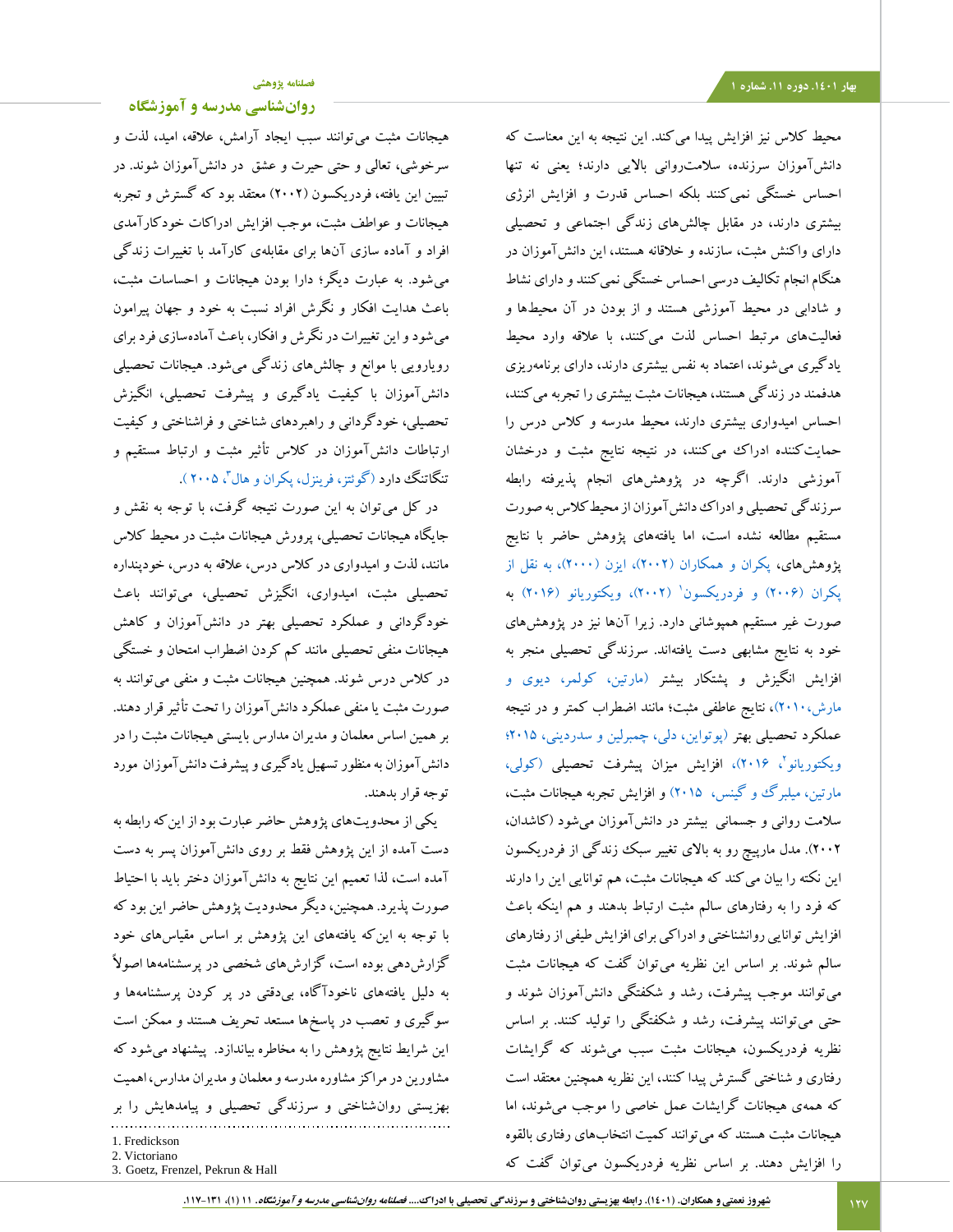- <span id="page-11-5"></span>شکیب، ز؛ طهماسبی، ر و نوروزی، آ. )1393(. عوامل مؤثر بر سالمتروان دختران دبیرستانی شهر بوشهر، بر اساس نظریه شناختی اجتماعی. فصلنامه علمی پژوهشی آموزش بهداشت و ارتقای سلامت. ۲(۲)، ۱۳۱-۱۴۲. <http://journal.ihepsa.ir/article-1-151-fa.html> نریمانی، محمد؛ یوسفی، فاطمه و کاظمی، رضا. )1393(. نقش
- <span id="page-11-6"></span><span id="page-11-1"></span>سبکهای دلبستگی و کیفیت زندگی درپیش بینی بهزیستی روانشناختی نوجوانان مبتال به ناتوانیهای یادگیری. مجله ناتوانیهای یادگیری، 3)4(، .142-124 [\[93-3-4-8 :](93-3-4-8)Doi[ نیکدل، ف؛کدیور، پ؛ فرزاد، و و کریمی، ی. )1389(. بررسی رابطه ادراک از محیطکلاس و باورهای انگیزشی (جهتگیری هدف و خودپنداره تحصیلی( با هیجانهای تحصیلی و یادگیری خودگردان: نقش واسطهای هیجانهای تحصیلی، پایان نامه کارشناسی ارشد، دانشگاه تربیت معلم تهران.

## **References**

- Abramson, L. Y., Seligman, M. E., & Teasdale, J. D. (1978). Learned helplessness in humans: critique and reformulation. *Journal of Abnormal Psychology*, *87*(1), 49. [\[Doi:10.1037/0021-843X.87.1.49\]](https://psycnet.apa.org/doi/10.1037/0021-843X.87.1.49)
- <span id="page-11-3"></span>Aldridge, J. M., Dorman, J. P., & Fraser, B. J. (2004). Use of multitrait-multimethod modelling to validate actual and preferred forms of the technology-rich outcomes-focused learning environment inventory (TROFLEI). *Australian Journal of Educational & Developmental Psychology*, *4*, 110-125. <https://eric.ed.gov/?id=EJ815557>
- <span id="page-11-10"></span>Au, R. C., Watkins, D., Hattie, J., & Alexander, P. (2009). Reformulating the depression model of learned hopelessness for academic outcomes. *Educational Research Review*, *4*(2), 103-117.
- <span id="page-11-0"></span> [\[Doi:10.1016/j.edurev.2009.04.001\]](https://doi.org/10.1016/j.edurev.2009.04.001) Basharat, M. (2010). Reliability and validity of Form 28 Questions of health scale in Iranian population. *Journal of Forensic Medicine*, 54, 87-91. (Persian)
- Buys, N. J., & Winefield, A. H. (1982). Learned helplessness in high school students following experience of noncontingent rewards. *Journal of Research in Personality*, *16*(1), 118-127. [\[Doi:10.1016/0092-6566\(82\)90045-9\]](https://doi.org/10.1016/0092-6566(82)90045-9)
- <span id="page-11-2"></span>Carrington, C. C. (2013). *Psycho-educational factors in the prediction of academic buoyancy in Second Life®* (Doctoral dissertation, Capella University).

**[فصلنامه پژوهشی](http://jsp.uma.ac.ir/) بهار .1401 دوره .11 شماره 1 [روانشناسی مدرسه و آموزشگاه](http://jsp.uma.ac.ir/)**

> ادراک آنها از محیط کالس مورد توجه قرار دهند. عالوه بر این با توجه به اهمیت ادراک دانشآموزان از محیط کالس، پیشنهاد میشود که محیطهای یادگیری به گونهای طراحی شوند که بهزیستی روانشناختی و سرزندگی تحصیلی دانشآموزان مورد توجه قرار گیرد و همچنین، ارتباط سایر متغیرهای روانشناختی با ادراک دانشآموزان از محیطکالس مورد بررسی قرار گیرد.

# **مالحظات اخالقی**

**پیروی از اصول اخالق پژوهش**

فرآیندهای پژوهش، موارد اخالقی از جمله رضایت آگاهانه، محرمانه بودن اطالعات رعایت شده است.

**حامی مالی**

هیچ کمک مالی از پژوهش حاضر از سوی سازمانها انجام نشده است.

**مشارکت نویسندگان** همه نویسندگان در طراحی، اجرا و نگارش مشارکت داشتهاند.

## **تعارض منافع**

نویسندگان تعارض منافع فردی و سازمانی ندارند.

# **منابع**

<span id="page-11-4"></span>انصاری، هما. )1396(. اثربخشی آموزش مدیریت استرس به شیوه شناختی رفتاری بر شادکامی، رضایت از مدرسه و باورهای خودکارآمدپنداری تحصیلی دانشآموزان دختر شهر اهواز. مجله پیشرفت های نوین در علوم رفتاری، 2)17(، 10-1 بشارت، م. )1388(. پایایی و روایی فرم 28 سؤالی مقیاس سالمتروانی در جمعیت ایرانی. مجله علمی پزشکی قانونیر، ۱۵(۲)، ۸۷–۹۱. [http://sjfm.ir/article-۱۸۵-۱-fa.html](http://sjfm.ir/article-1-185-fa.html) زنجانی طبسی، ر. )1383(. ساخت و هنجاریابی مقدماتی آزمون

<span id="page-11-7"></span>بهزیستی روانشناختی،پایان نامه کارشناسی ارشد،دانشگاه تهران.

<span id="page-11-8"></span>سانتراک، ج. )2008(. روانشناسی تربیتی. چاپ اول. ترجمه، شاهده سعیدی، مهشید عراقچی و حسین دانشفر. )1387(. تهران: مؤسسه خدمات فرهنگی رسا. سلیگمن، م . )2006(. خوشبینی آموختهشده. ترجمه فروزنده داورپناه

<span id="page-11-9"></span>و میترا محمدی. )1391(؛ تهران: انتشارات رشد.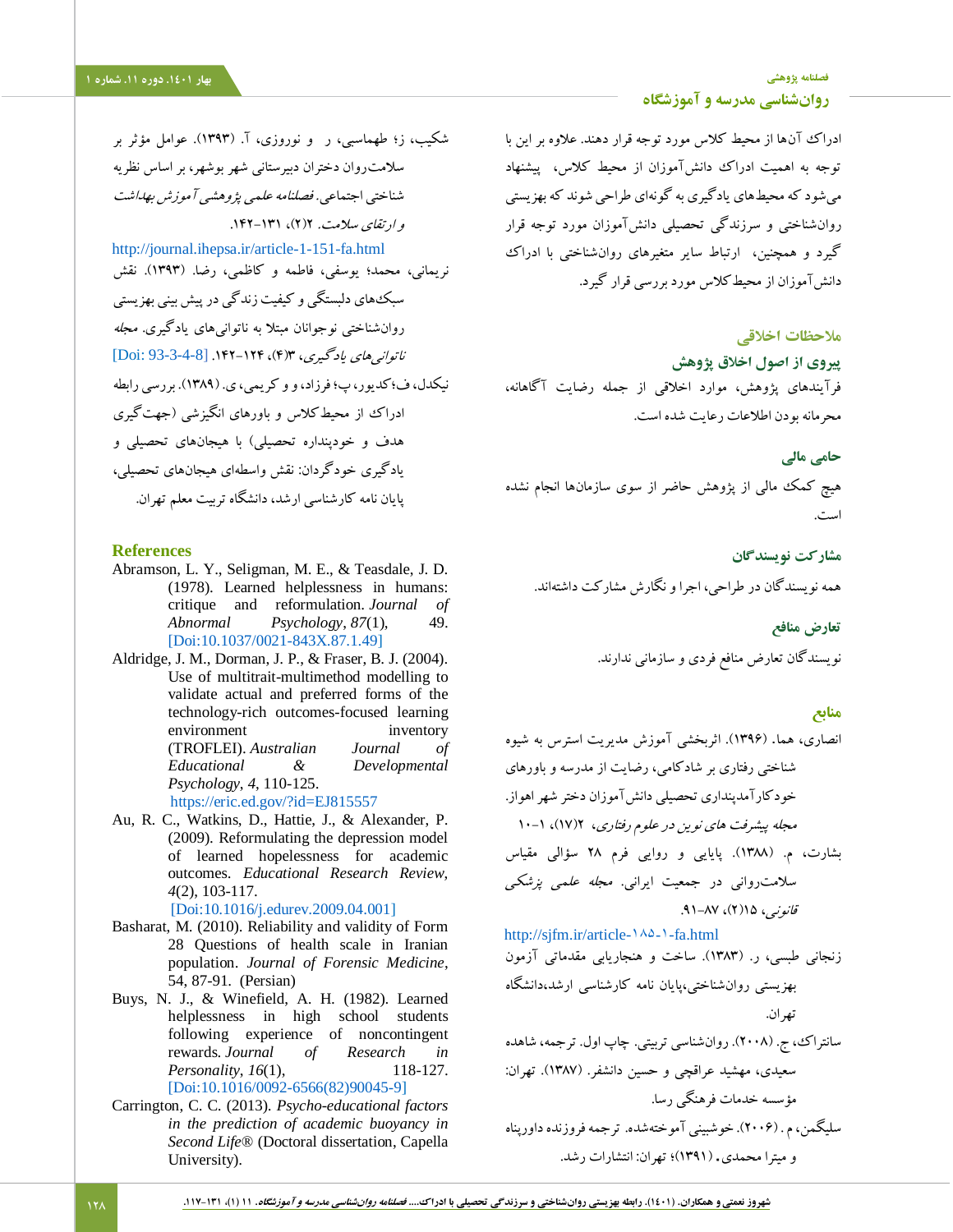- <span id="page-12-17"></span>Chandavarkar, U., Azzam, A., & Mathews, C. A. (2007). Anxiety symptoms and perceived performance in medical students. *Depression and Anxiety*, *24*(2), 103-111. [Doi: [10.1002/da.20185\]](https://doi.org/10.1002/da.20185)
- <span id="page-12-12"></span>Collie, R. J., Martin, A. J., Malmberg, L. E., Hall, J., & Ginns, P. (2015). Academic buoyancy, student's achievement, and the linking role of control: A cross‐lagged analysis of high school students. *British Journal of Educational Psychology*, *85*(1), 113-130. [\[Doi:10.1111/bjep.12066\]](https://doi.org/10.1111/bjep.12066)
- <span id="page-12-9"></span>Compton, W. C. (2001). Toward a tripartite factor structure of mental health: Subjective wellbeing, personal growth, and religiosity. *The Journal of Psychology*, *135*(5), 486-500. [Doi[:10.1080/00223980109603714\]](https://doi.org/10.1080/00223980109603714)
- <span id="page-12-6"></span>Diener, E., Oishi, S., & Lucas, R. E. (2003). Personality, culture, and subjective well-being: Emotional and cognitive evaluations of life. *Annual Review of Psychology*, 54(1), 403- 425.

[Doi[:10.1146/annurev.psych.54.101601.145056\]](https://doi.org/10.1146/annurev.psych.54.101601.145056)

- <span id="page-12-14"></span>Dorman, J. P. (2009). Partitioning the Variance in Scores on classroom environment instruments. *Australian Journal of Educational & Developmental Psychology*, *9*, 18-31.
- <span id="page-12-13"></span>Dorman, P. (2008). Use of mulAtrait-multimethod modeling to validate actual and preferrd forms of the What Is Happening In this Class? (WIHIC) questionnaire. *Learning Environ Research*, 11, 179-193. URL: <https://eric.ed.gov/?id=EJ815902>
- <span id="page-12-11"></span>Duijn, M., von Rosenstiel, I., Schats, W., Smallenbroek, C., & Dahmen, R. (2011). Vitality and health: A lifestyle programme for employees. *European Journal of Integrative Medicine*, *3*(2), e97-e101.

[Doi[:10.1016/j.eujim.2011.04.025\]](https://doi.org/10.1016/j.eujim.2011.04.025)

- <span id="page-12-15"></span>Durlak, J. A., Weissberg, R. P., Dymnicki, A. B., Taylor, R. D., & Schellinger, K. B. (2011). The impact of enhancing students' social and emotional learning: A meta‐analysis of school‐ based universal interventions. *Child Development*, *82*(1), 405-432. [Doi[:10.1111/j.1467-8624.2010.01564.x\]](https://doi.org/10.1111/j.1467-8624.2010.01564.x)
- <span id="page-12-1"></span>El Ansari, W., & Stock, C. (2010). Is the health and wellbeing of university students associated with their academic performance? Cross sectional findings from the United Kingdom. *International Journal of Environmental Research and Public*

*Health*, *7*(2), 509-527. [Doi[:10.3390/ijerph7020509\]](https://doi.org/10.3390/ijerph7020509)

<span id="page-12-0"></span>Fraser, B. J. (1998). Classroom environment instruments: Development, validity and applications. *Learning Environments*  *Research*, *1*(1), 7-34. URL: <https://eric.ed.gov/?id=EJ580085>

- <span id="page-12-18"></span>Fredickson, B. (2002). Positive emotional. In Snyder and Lopez Handbook of positive psychology. New- York: Oxford University Press.
- <span id="page-12-3"></span>Gentry, M., Gable, R. K., & Rizza, M. G. (2002). Students' perceptions of classroom activities: Are there grade-level and gender differences?. *Journal of Educational Psychology*, *94*(3), 539. [Doi[:10.1037/0022-0663.94.3.539\]](http://dx.doi.org/10.1037/0022-0663.94.3.539)
- <span id="page-12-7"></span>Gibbons, S., & Silva, O. (2011). School quality, child wellbeing and parents' satisfaction. *Economics of Education Review*, *30*(2), 312-331. [Doi[: 10.1016/j.econedurev.2010.11.001\]](https://doi.org/10.1016/j.econedurev.2010.11.001)
- <span id="page-12-19"></span>Goetz, T., Frenzel, A. C., Pekrun, R., & Hall, N. (2005). Emotional intelligence in the context of learning and achievement. *Emotional intelligence: An International Handbook*, 233- 253.
- <span id="page-12-8"></span>Heckman, J. J., Stixrud, J., & Urzua, S. (2006). The effects of cognitive and noncognitive abilities on labor market outcomes and social behavior. *Journal of Labor Economics*, *24*(3), 411-482. URL:
- <https://www.nber.org/papers/w12006> Hoyt, L. T., Chase-Lansdale, P. L., McDade, T. W., &
- <span id="page-12-2"></span>Adam, E. K. (2012). Positive youth, healthy adults: Does positive well-being in adolescence predict better perceived health and fewer risky health behaviors in young adulthood?. *Journal of Adolescent Health*, *50*(1), 66-73. [Doi[:10.1016/j.jadohealth.2011.05.002\]](https://doi.org/10.1016/j.jadohealth.2011.05.002)
- Kashdan, T. B. (2002). Social anxiety dimensions, neuroticism, and the contours of positive psychological functioning. *Cognitive therapy and Research*, *26*(6), 789-810. URL: [https://link.springer.com/article/10.1023/A:10](https://link.springer.com/article/10.1023/A:1021293501345) [21293501345](https://link.springer.com/article/10.1023/A:1021293501345)
- <span id="page-12-10"></span>Keyes, C. L. (2002). The mental health continuum: From languishing to flourishing in life. *Journal of Health and Social Behavior*, 207-222.
- <span id="page-12-16"></span>Konu, A., & Lintonen, T. (2005). Theory-based survey analysis of well-being in secondary schools in Finland. *Health Promotion International*, *21*(1), 27-36. [Doi[:10.1093/heapro/dai028\]](https://doi.org/10.1093/heapro/dai028)
- <span id="page-12-4"></span>LaRocque, M. (2008). Assessing perceptions of the environment in elementary classrooms: The link with achievement. *Educational Psychology in Practice*, *24*(4), 289-305. [Doi[:10.1080/02667360802488732\]](https://psycnet.apa.org/doi/10.1080/02667360802488732)
- <span id="page-12-5"></span>Linnenbrink-Garcia, L., & Pekrun, R. (2011). Students' emotions and academic engagement: Introduction to the special issue. *Contemporary Educational Psychology*, *36*(1), 1-3. [Doi[:10.1016/j.cedpsych.2010.11.004\]](https://doi.org/10.1016/j.cedpsych.2010.11.004)

#### 129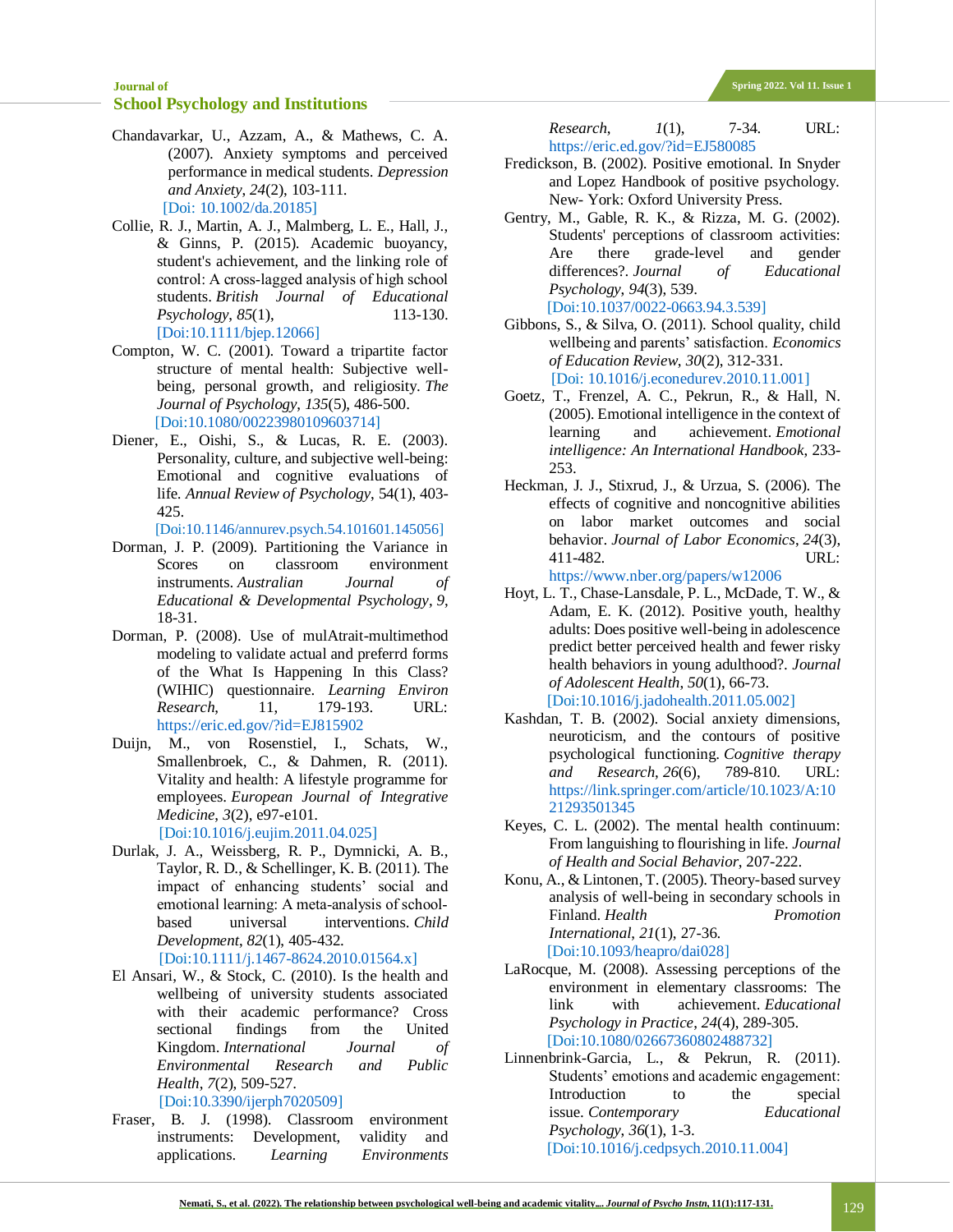- <span id="page-13-13"></span>Loughran, J. (2013). *Developing a pedagogy of teacher education: Understanding teaching & learning about teaching*. Routledge.
- <span id="page-13-5"></span>Martin, A. J. (2014). Academic buoyancy and academic outcomes: Towards a further understanding of students with attention‐ deficit/hyperactivity disorder (ADHD), students without ADHD, and academic buoyancy itself. *British Journal of Educational Psychology*, *84*(1), 86-107. [Doi[:10.1111/bjep.12007\]](https://doi.org/10.1111/bjep.12007)
- <span id="page-13-9"></span>Martin, A. J., & Marsh, H. W. (2008). Academic buoyancy: Towards an understanding of students' everyday academic resilience. *Journal of School Psychology*, *46*(1), 53-83. [Doi[:10.1016/j.jsp.2007.01.002\]](https://doi.org/10.1016/j.jsp.2007.01.002)
- <span id="page-13-11"></span>Martin, A. J., & Marsh, H. W. (2009). Academic resilience and academic buoyancy: Multidimensional and hierarchical conceptual framing of causes, correlates and cognate constructs. *Oxford Review of Education*, *35*(3), 353-370. [Doi[:10.1080/03054980902934639\]](https://doi.org/10.1080/03054980902934639)
- <span id="page-13-15"></span>Martin, A. J., Colmar, S. H., Davey, L. A., & Marsh, H. W. (2010). Longitudinal modelling of academic buoyancy and motivation: Do the 5Cs hold up over time?. *British Journal of Educational Psychology*, *80*(3), 473-496. [Doi[:10.1348/000709910X486376\]](https://doi.org/10.1348/000709910x486376)
- Martin, A. J., Ginns, P., Papworth, B., & Nejad, H. (2013). The role of academic buoyancy in Aboriginal/Indigenous students' educational intentions: Sowing the early seeds of success for post-school education and training. In *Seeding Success in Indigenous Australian Higher Education* (pp. 57-79). Emerald Group Publishing Limited.

[Doi[:10.1108/S1479-3644\(2013\)0000014003\]](http://dx.doi.org/10.1108/S1479-3644(2013)0000014003)

<span id="page-13-3"></span>Mayya, Sh. S., & Roff, S. (2004). Students perceptions of academic achievers and under-achievers at Kasturba Medical College, India. *Education for Health*, 17 (3): 280-291.

[Doi[:10.1080/13576280400002445\]](doi:%2010.1037/a0033546)

- <span id="page-13-10"></span>Mega, C., Ronconi, L., & De Beni, R. (2014). What makes a good student? How emotions, selfregulated learning, and motivation contribute to academic achievement. *Journal of Educational Psychology*, 106(1), 121. [Doi[:10.1037/a0033546\]](http://dx.doi.org/10.1037/a0033546)
- <span id="page-13-4"></span>Miller, S., Connolly, P., & Maguire, L. K. (2013). Wellbeing, academic buoyancy and educational achievement in primary school students. *International Journal of Educational Research*, *62*, 239-248.

[Doi[: 10.1016/j.ijer.2013.05.004\]](https://doi.org/10.1016/j.ijer.2013.05.004)

<span id="page-13-6"></span>Myers, D. G., & Diener, E. (1995). Who is happy?. *Psychological science*, *6*(1), 10-19.

Narimani, M., Yosefi, F., & Kazemi, R. (2014). The

role of attachment styles and quality of life in predicting psychological well-being in adolescents with learning disabilities. Journal of Learning Disabilities, 3(4), 124-142.

[Doi: [93-3-4-8\]](93-3-4-8)

- Nikdel, F., Kadivar, P., Farzad,W., & Karimi, Y. (2011). Study of the relationship between perception of class environment and motivational beliefs (goal orientation and academic self-concept) with academic excitements and self-learning: the role of mediator of academic excitements, master's thesis, Tarbiat Moalem University of Tehran (Persian).
- <span id="page-13-14"></span>Pekrun, R. (2006). The control-value theory of achievement emotions: Assumptions, corollaries, and implications for educational research and practice. *Educational psychology review*, *18*(4), 315-341. URL: [https://link.springer.com/article/10.1007/s106](https://link.springer.com/article/10.1007/s10648-006-9029-9) [48-006-9029-9](https://link.springer.com/article/10.1007/s10648-006-9029-9)
- <span id="page-13-2"></span>Petegem, K., Aelterman, A., Rossel, Y., Creemers, B. (2006). Student perception as moderator for student wellbeing. *Social Integrators Research*, (83), 447-463. [Doi: [10.1007/s11205-006-9055-5\]](doi:%2010.1007/s11205-006-9055-5)

<span id="page-13-7"></span>Phinney, J. S. (1996). Understanding ethnic diversity: The role of ethnic identity. *American Behavioral Scientist*, *40*(2), 143-152.

[Doi[: 10.1177/0002764296040002005\]](https://psycnet.apa.org/doi/10.1177/0002764296040002005)

- <span id="page-13-1"></span>Pimparyon, S. M Caleer, S. Pemba, S., & Roff, P. (2000). Educational environment, student approaches to learning and academic achievement in a Thai nursing school. *Medical Teacher*, *22*(4), 359-364. [Doi[: 10.1080/014215900409456\]](https://doi.org/10.1080/014215900409456)
- <span id="page-13-0"></span>Prosser, M., & Trigwell, K. (1999). *Understanding learning and teaching: The experience in higher education*. McGraw-Hill Education (UK).
- <span id="page-13-12"></span>Putwain, D. W., Connors, L., Symes, W., & Douglas-Osborn, E. (2012). Is academic buoyancy anything more than adaptive coping?. *Anxiety, Stress & Coping*, *25*(3), 349-358. [Doi: [10.1080/10615806.2011.582459\]](https://doi.org/10.1080/10615806.2011.582459)
- <span id="page-13-16"></span>Putwain, D. W., Daly, A. L., Chamberlain, S., & Sadreddini, S. (2015). Academically buoyant students are less anxious about and perform better in high‐stakes examinations. *British Journal of Educational Psychology*, *85*(3), 247-263. [Doi: [10.1111/bjep.12068\]](https://doi.org/10.1111/bjep.12068)
- Salomon, G. (Ed.). (1997). *Distributed cognitions: Psychological and educational considerations*. Cambridge University Press.
- <span id="page-13-8"></span>Sanjuán, P., Ruiz, Á., & Pérez, A. (2011). Life satisfaction and positive adjustment as predictors of emotional distress in men with coronary heart disease. *Journal of Happiness Studies*, *12*(6), 1035-1047. [Doi:[10.1007/s10902-010-9243-5](doi:%2010.1007/s10902-010-9243-5)]